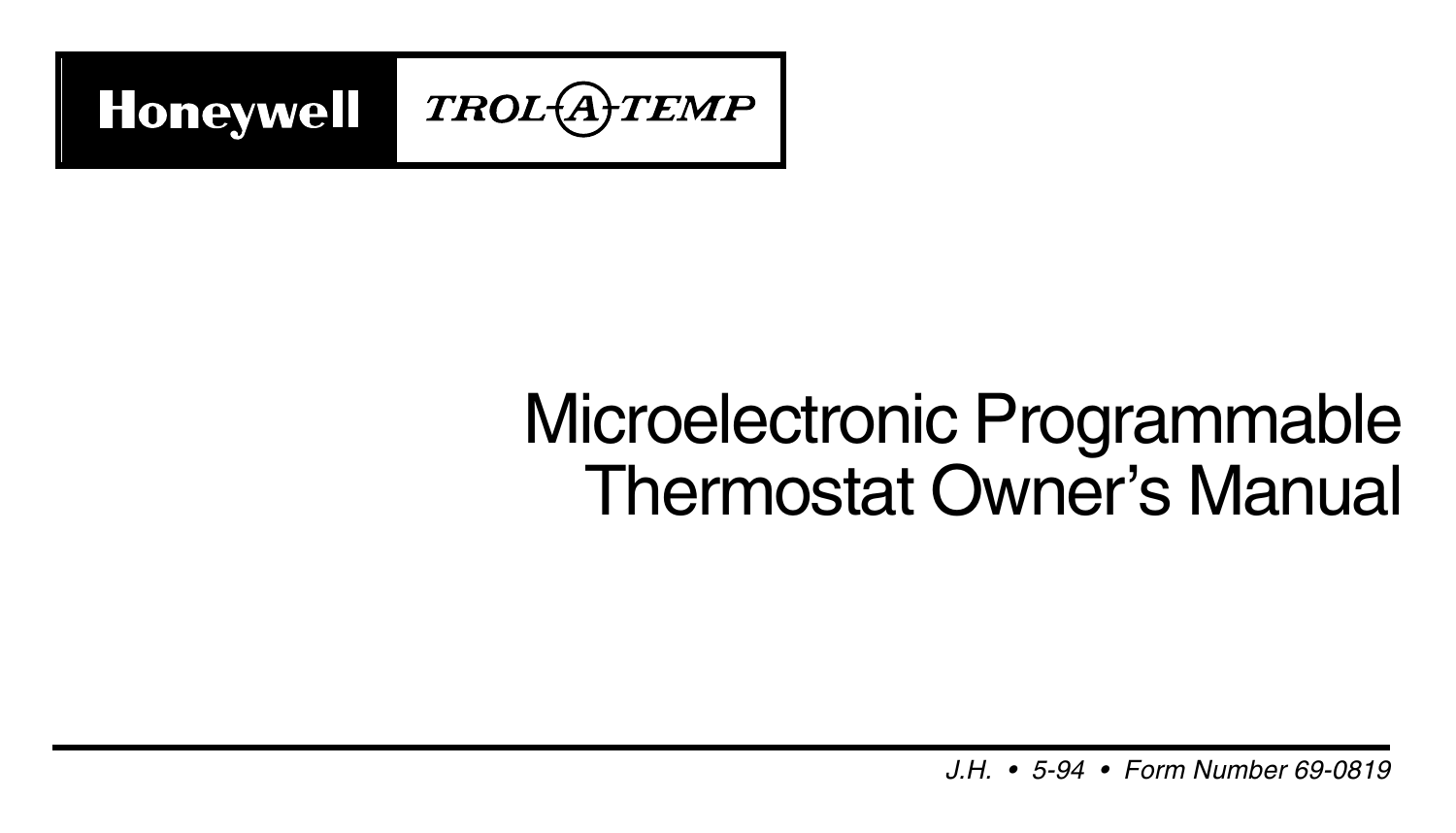### **Table of Contents**

| Set the Current Day and Time  11             |  |
|----------------------------------------------|--|
|                                              |  |
| Copying One Day's Program to Another Day  12 |  |
|                                              |  |
| Setting System and Fan Switches 13           |  |
|                                              |  |
|                                              |  |
|                                              |  |
|                                              |  |
| Permanently Changing the Program  15         |  |
|                                              |  |

| Manually Operating the Thermostat  15           |
|-------------------------------------------------|
|                                                 |
| Checking the Program Times and Temperatures  16 |
| Checking the Current Temperature Settings  16   |
|                                                 |
|                                                 |
|                                                 |
|                                                 |
|                                                 |
|                                                 |
|                                                 |
|                                                 |
| Limited One-Year Warranty  Inside Back Cover    |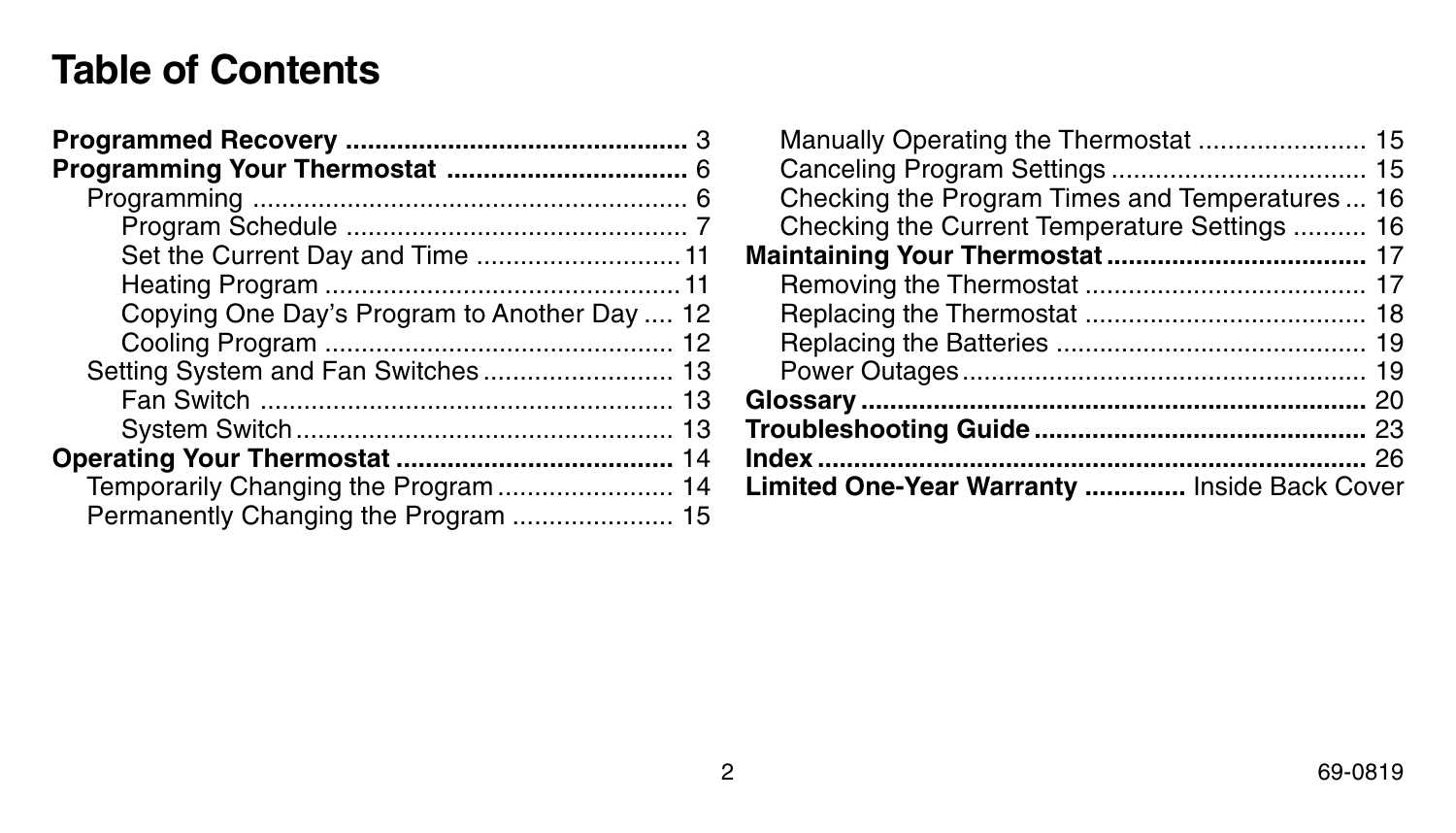# **Programmed Recovery**

### **PROGRAMMED RECOVERY— BREAK-THROUGH TECHNOLOGY SENSES TEMPERATURE MORE LIKE YOU DO**



Your new thermostat is so smart, it's almost human.

- Your body perceives temperature from a variety of sources, not only from the air in the zone, but also from your surroundings—walls, windows and furnishings.
- Human beings feel differences in temperature as slight as two degrees Fahrenheit.
- Common household thermometers and standard thermostats sense only air temperature, which may or may not reflect how hot or cold the zone actually feels to a human being.
- Your new thermostat reads the temperature of the wall as well as the air—and responds to temperature changes as little as one degree Fahrenheit—so zone temperature is more likely to feel right to you and your family.

### **THE OPTIMUM COMFORT AND ENERGY SAVINGS SOLUTION**

This thermostat is actually a small but powerful computer. When calculating the exact time to turn on your furnace or air conditioner, it considers: (1) air temperature, (2) temperature of the wall and (3) when you want the comfort temperature established.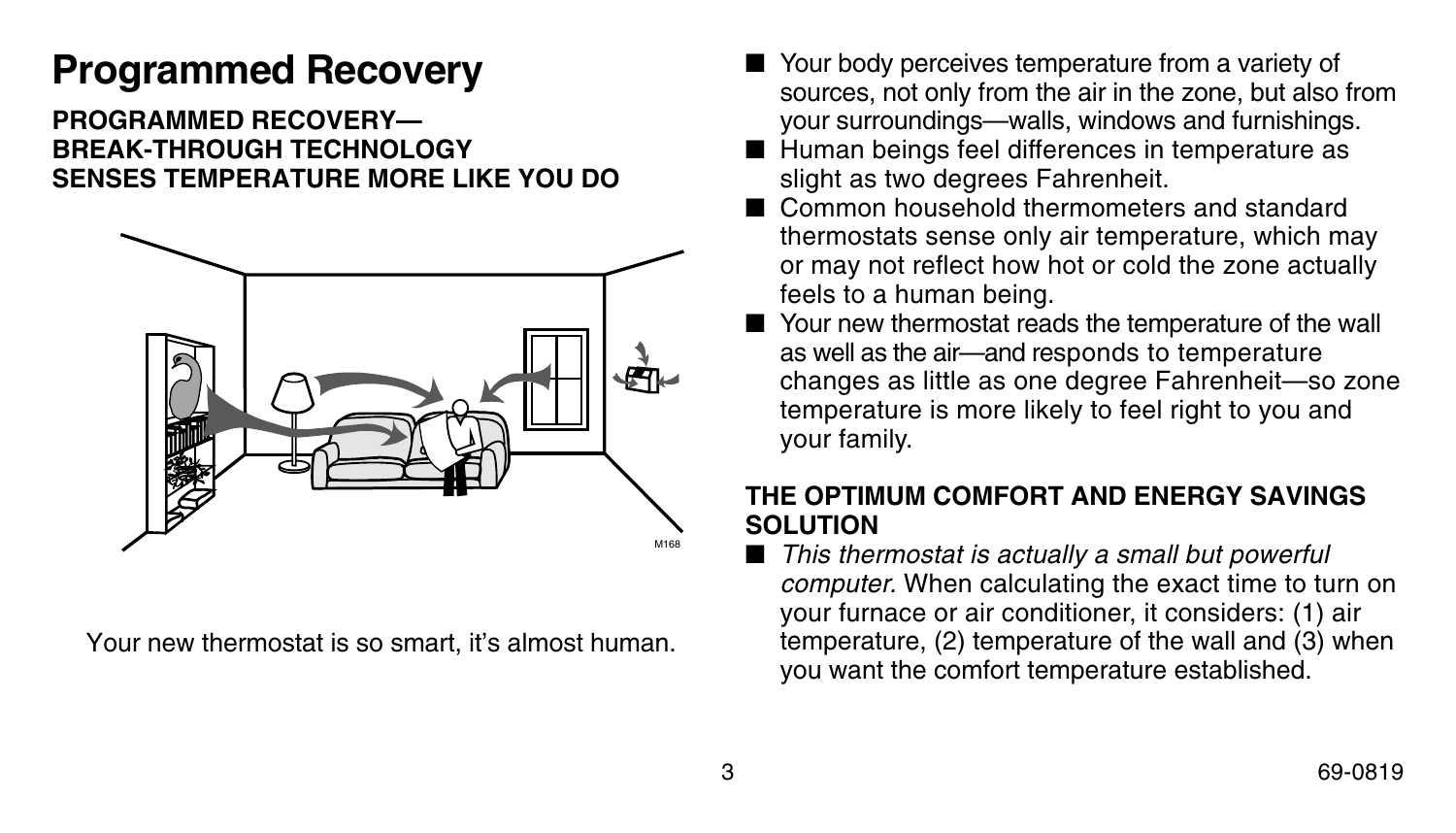- During programmed recovery, the thermostat gradually increases the control temperature and turns the equipment on and off several times to save energy by avoiding overshooting the comfort temperature. You can see the current control temperature anytime during recovery by pressing the PRESENT SETTING key.
- This smart control learns from experience. Each day it checks how closely it hit the target and adjusts the recovery start time accordingly.

It typically takes four to eight days after installation for this thermostat to adjust to the weather, your life style,

home construction and heating/cooling system. The thermostat calculates the LEAVE/RETURN recovery separately from the SLEEP/WAKE recovery.

- **IMPORTANT**: With Programmed Recovery, program the times when you want your home comfortable. The thermostat will decide how early to begin the temperature changes.
- NOTE: Some models will show 32° F instead of the current temperature, indicating the thermostat is operating on backup batteries until the thermostat is mounted on the wallplate and the system is powered.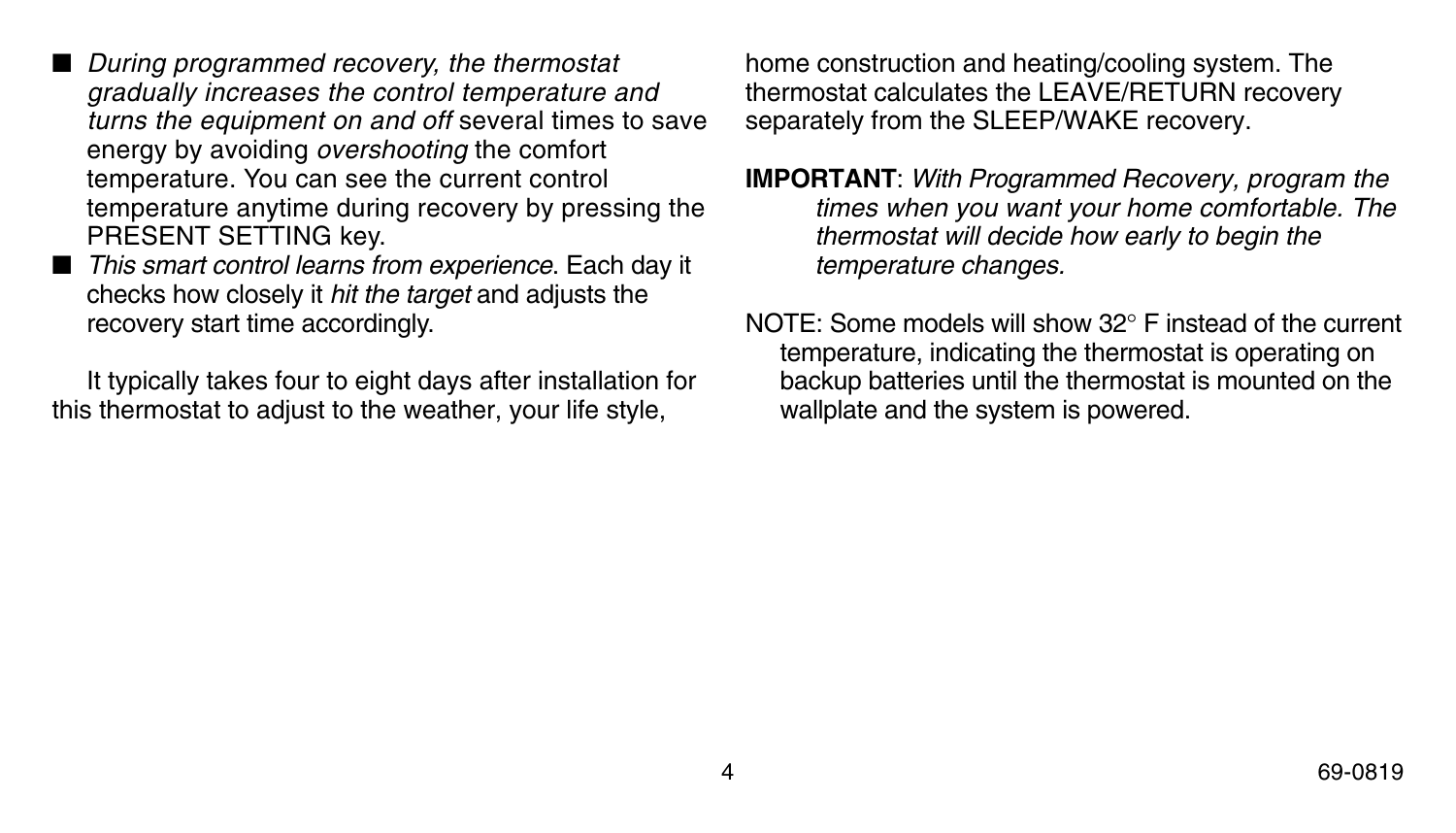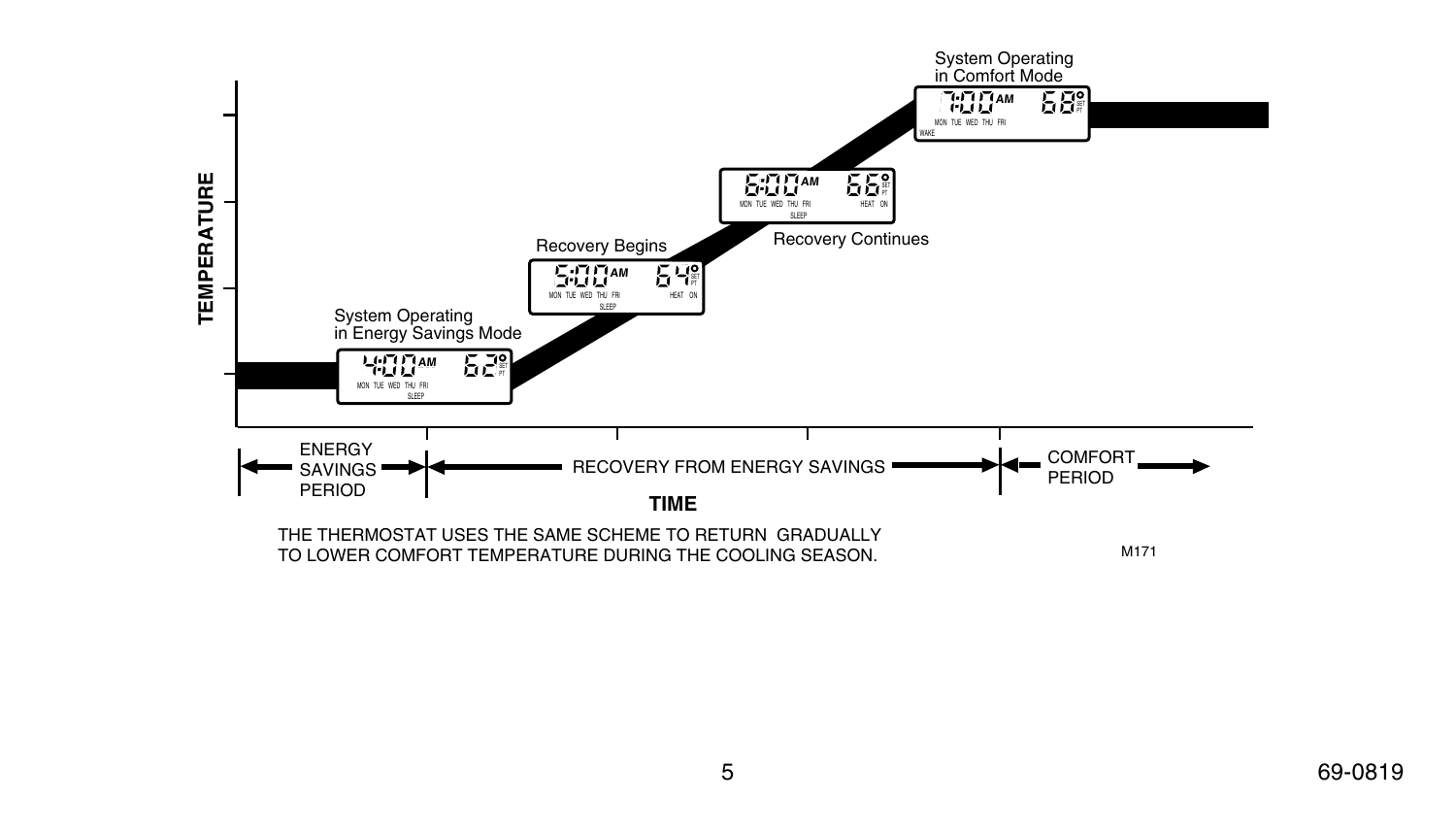# **Programming Your Thermostat**

The thermostat can be programmed in your hand before it is installed or after it is on the wall if you make sure the batteries are installed. If you need to install or replace the batteries, refer to the Maintaining Your Thermostat section.

Your thermostat can be programmed for seven days (separate programs for each day of the week).

### **PROGRAMMING**

The personal programming chart can be helpful for plannng your program schedule of time and temperature settings for various times of the day.

Four time periods are available:

MORNING is the time period when you want the zone at a comfortable temperature to begin the day. (This will be a higher temperature during the heating season, or a lower temperature during the cooling season.) This is the only period that must contain a time and temperature for every day.

- MIDDAY is the time period you can set for an energysaving temperature while the zone is unoccupied. (This will be a lower temperature during the heating season, or a higher temperature during the cooling season.)
- EVENING is the time period when you want the zone at a comfortable temperature for family activities in the evening.
- NIGHT is the time period you can set for an energysaving temperature while you are sleeping or the zone is unoccupied. Set it to start at your family's normal bedtime. (For more comfortable sleeping in the cooling season, some people choose not to raise the cooling temperature during the night.)

You can set a different schedule for each day of the week because your requirements will probably be different for each day.

Fill in the times and temperatures you desire for each day of the week. If you decide not to program the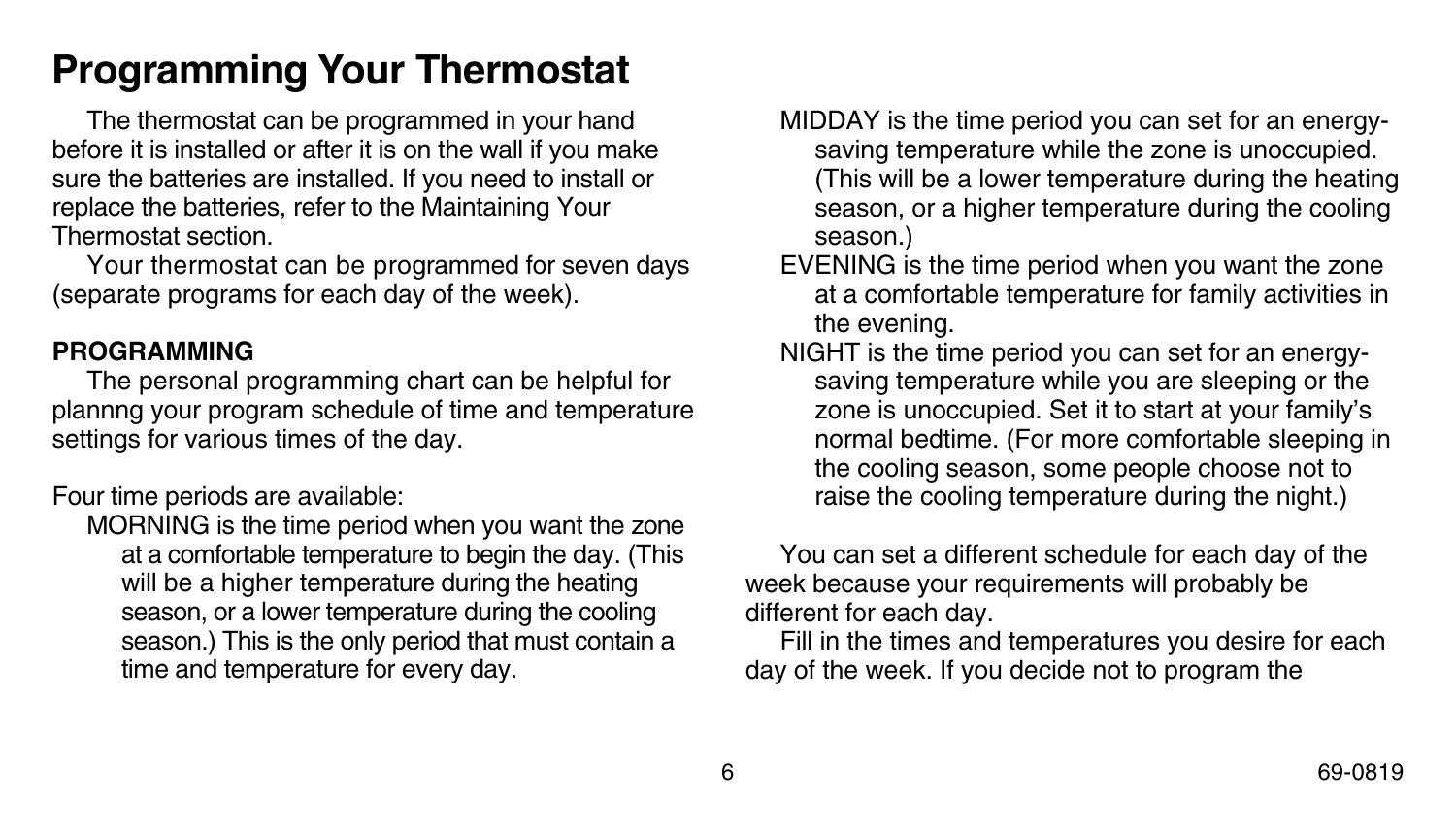thermostat, it will automatically control heating from 6:00 AM to 10:00 PM at 70° F [21° C]. The temperature will be 60° F [16° C] from 10:00 PM to 6:00 AM. Cooling is automatically controlled at 78° F [26° C] 24 hours a day. Also, you do not need to enter a time and temperature program for all periods if your schedule does not require it. For example, a zone that is occupied Monday and Tuesday only requires programs for MORNING and NIGHT.

### **IMPORTANT:** Always press the keys with your finger or similar blunt tool. Use of sharp instruments like a pen or pencil point can damage the keyboard.

If you make an error at any time during programming, just press the **RUN PROGRAM** key, and continue at the step where you left off.

| <b>Start Time</b> | Heating Temp            | Cooling Temp |
|-------------------|-------------------------|--------------|
|                   |                         |              |
|                   |                         |              |
|                   |                         |              |
|                   |                         |              |
|                   | <b>PROGRAM SCHEDULE</b> |              |

**1** See footnote on page 9.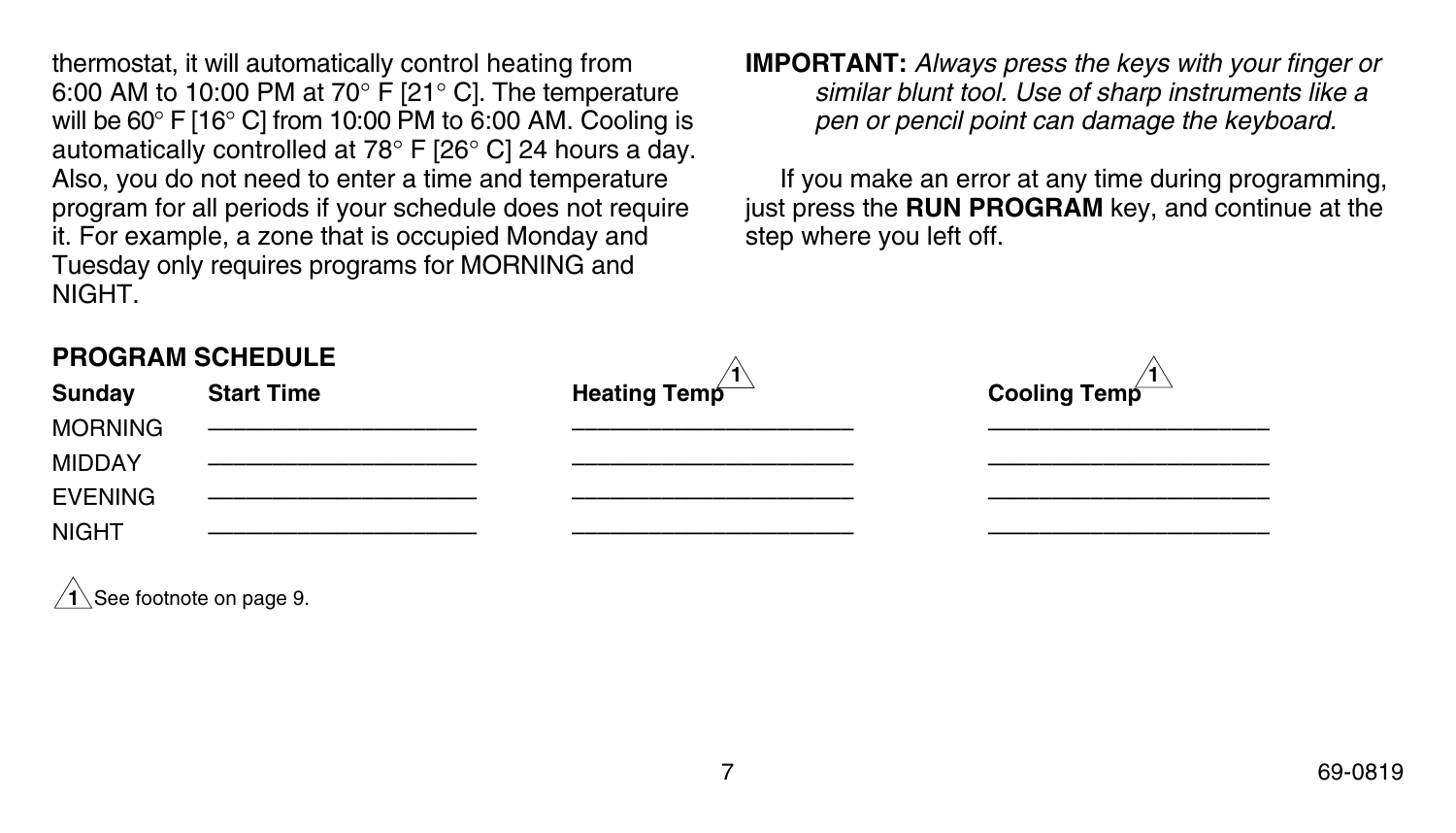| <b>Monday</b><br><b>MORNING</b><br><b>MIDDAY</b><br><b>EVENING</b><br><b>NIGHT</b>  | <b>Start Time</b> | <b>Heating Temp</b> | Cooling Temp |
|-------------------------------------------------------------------------------------|-------------------|---------------------|--------------|
| <b>Tuesday</b><br><b>MORNING</b><br><b>MIDDAY</b><br><b>EVENING</b><br><b>NIGHT</b> |                   |                     |              |
| Wednesday<br><b>MORNING</b><br><b>MIDDAY</b><br><b>EVENING</b><br><b>NIGHT</b>      |                   |                     |              |

 $\hat{1}$ See footnote on page 9.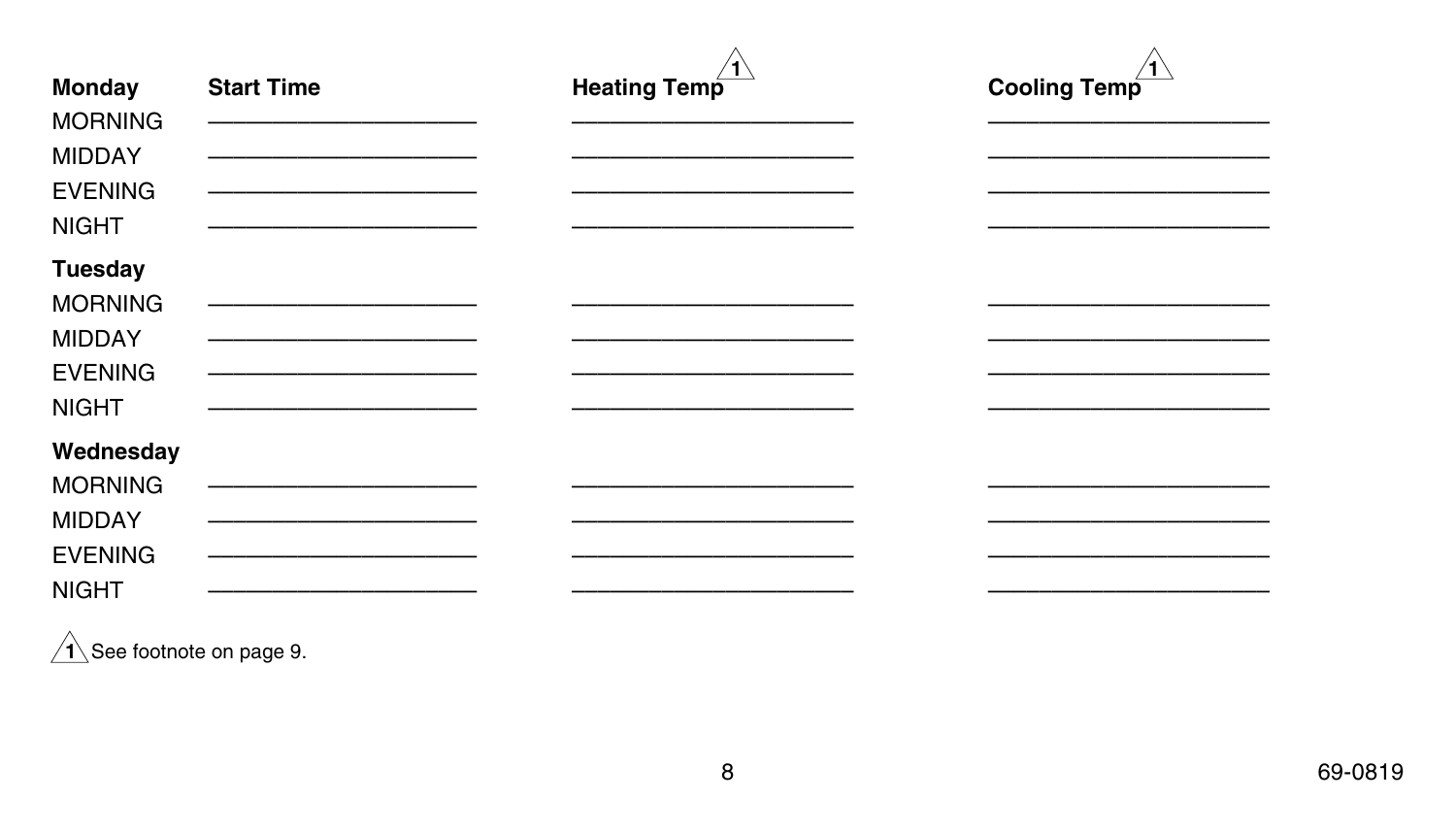| Thursday       | <b>Start Time</b> | Heating Temp | Cooling Temp |
|----------------|-------------------|--------------|--------------|
| <b>MORNING</b> |                   |              |              |
| <b>MIDDAY</b>  |                   |              |              |
| <b>EVENING</b> |                   |              |              |
| <b>NIGHT</b>   |                   |              |              |
| Friday         |                   |              |              |
| <b>MORNING</b> |                   |              |              |
| <b>MIDDAY</b>  |                   |              |              |
| <b>EVENING</b> |                   |              |              |
| <b>NIGHT</b>   |                   |              |              |
| Saturday       |                   |              |              |
| <b>MORNING</b> |                   |              |              |
| <b>MIDDAY</b>  |                   |              |              |
| <b>EVENING</b> |                   |              |              |
| <b>NIGHT</b>   |                   |              |              |

 $\sqrt{1}$  Heating and cooling temperatures must be at least 3° F apart for proper control in the AUTO mode.

 $9\,$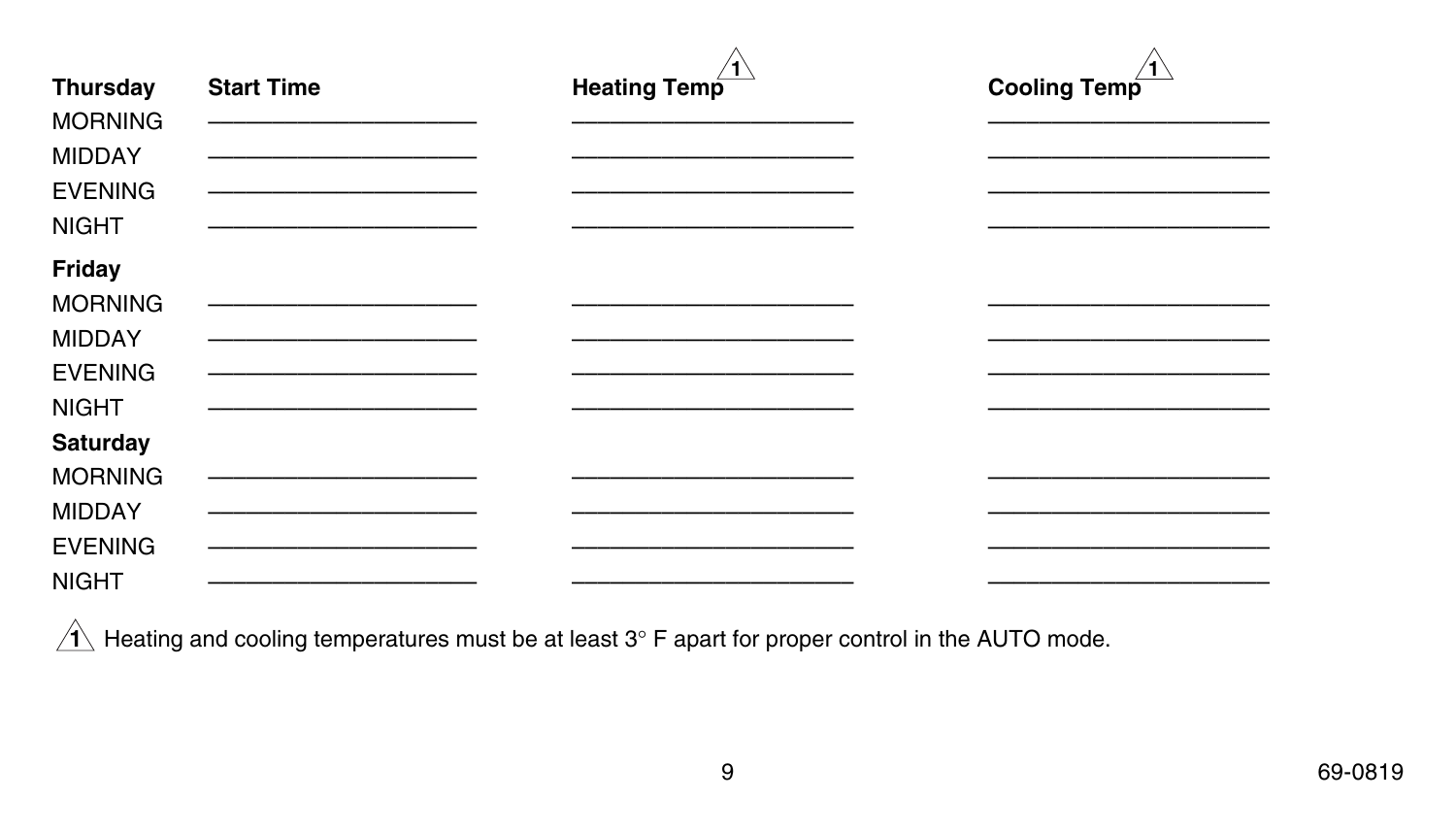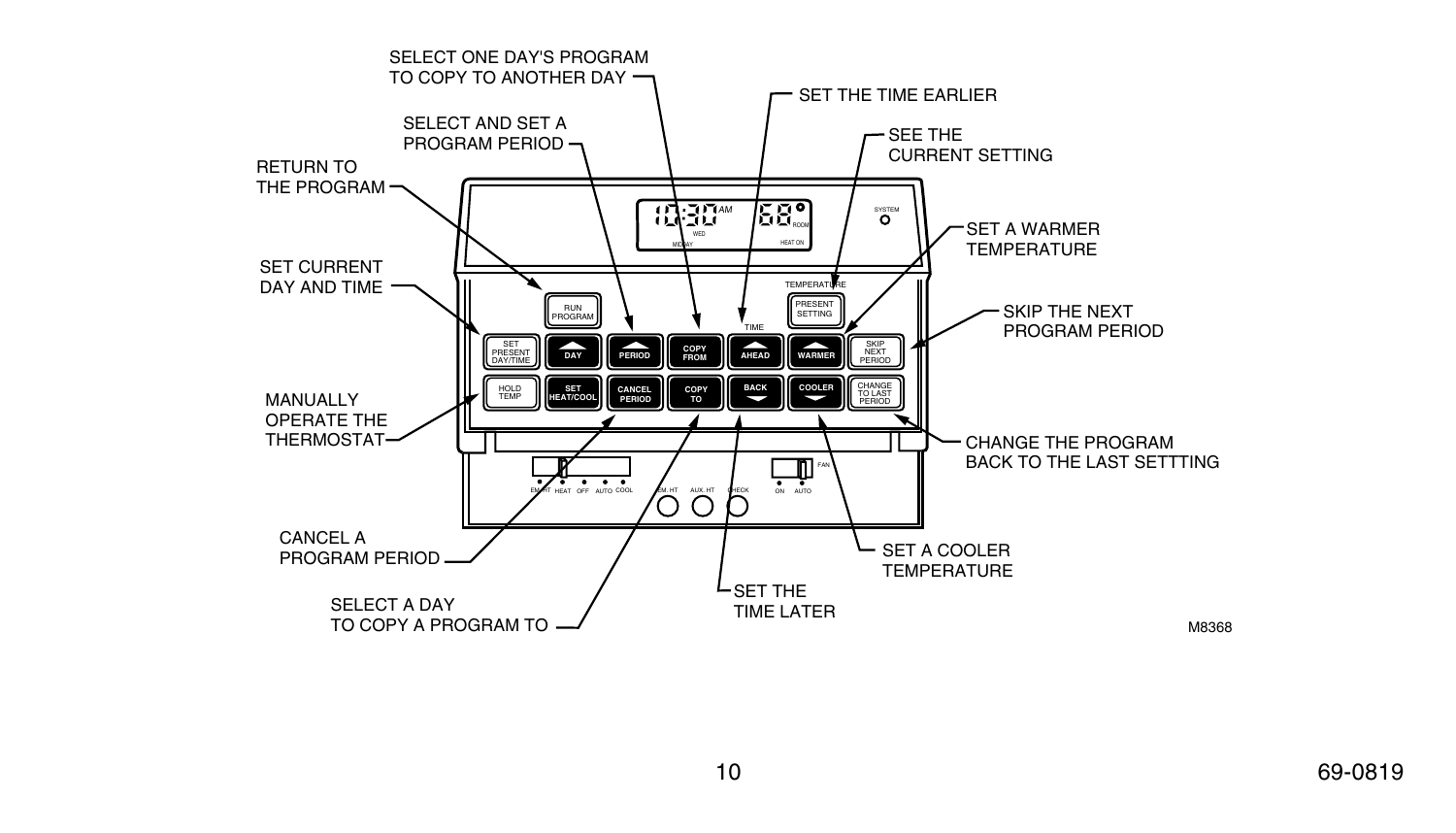### **SET CURRENT DAY AND TIME**

1. To set the day, press and release **SET PRESENT DAY/TIME** key.

2. Press and hold **DAY** key until the current day appears in the display.

3. To set the time, press and release **SET PRESENT DAY/TIME** key.

4. Press and hold **AHEAD** or **BACK** key until the current time appears in the display. Make sure AM or PM appears as desired.

5. Press **RUN PROGRAM** key.

### **HEATING PROGRAM**

Choose a day to program first. Monday is used in the following example, but you can start with any day. Start by programming the MORNING time and temperatures. The thermostat requires a MORNING program every day. Set additional programs as desired.

1. With system switch at HEAT, press and release **PERIOD** key. MORNING and the preprogrammed time and temperature appear on the display. If the display

reads COOL, press and release **SET HEAT/COOL** key to switch to heat.

2. Press and hold **DAY** key until MONDAY (or the desired day) appears in the display.

3. Press and hold **AHEAD** or **BACK** key until the display shows the time you want the temperature at the comfort setting.

4. Press and hold **WARMER** or **COOLER** key until the display shows the desired heating temperature.

NOTE: If the display flashes while you are holding down the **WARMER** or **COOLER** key, you have reached the setting limit. The heating temperature must be at least three degrees below the cooling temperature. For example, if the cooling setting is 75° F, the maximum heating setting is 72° F. To set a higher heating temperature, you must first raise the cooling setting.

5. Repeat steps 1 through 4 for programming the remaining periods—MIDDAY, EVENING, NIGHT—as desired. You can cancel any period showing on the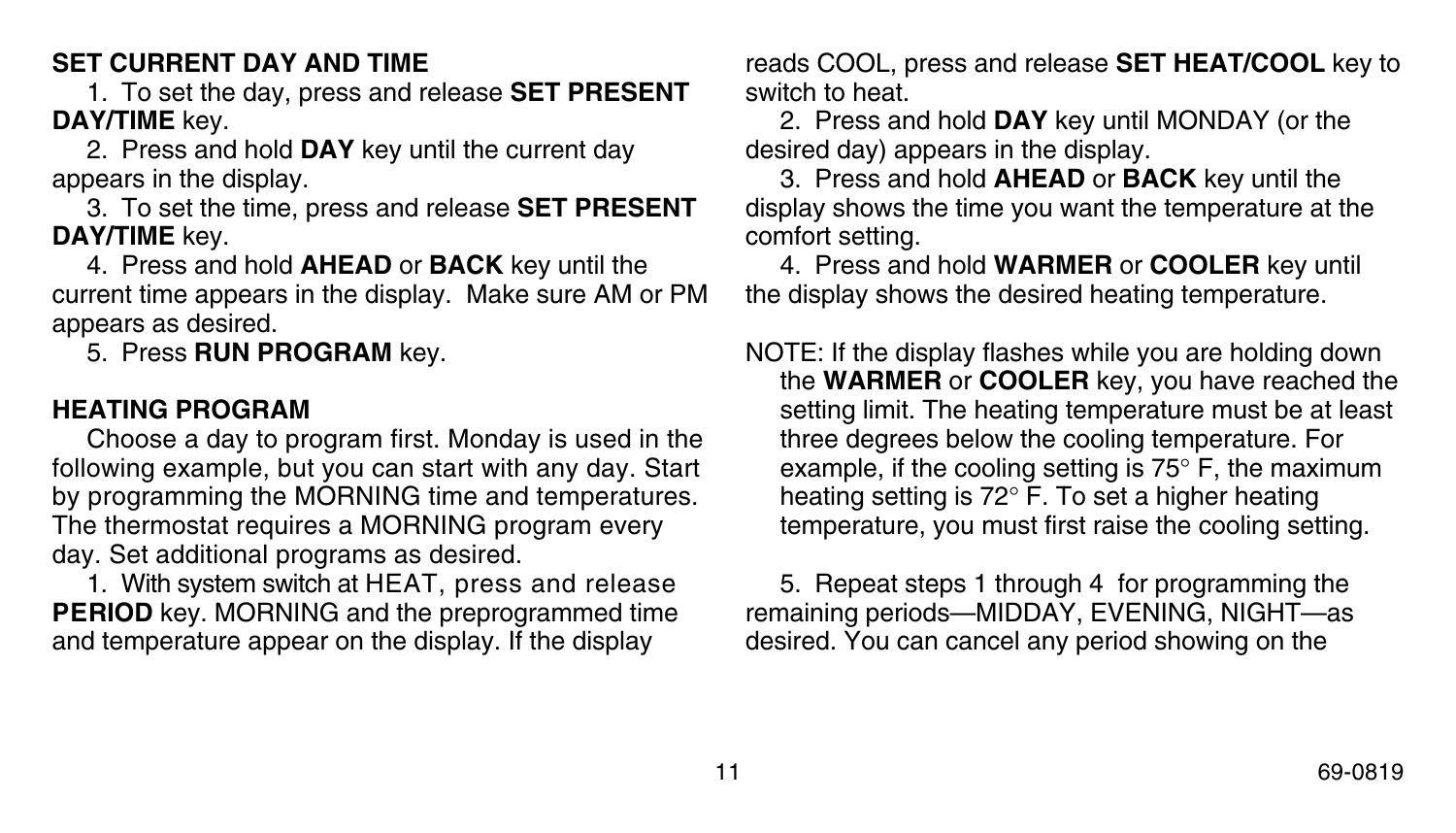display except MORNING by pushing the **CANCEL PERIOD** key. To move to the next period while programming, simply press the **PERIOD** key again.

### **COPYING ONE DAY'S PROGRAM TO ANOTHER DAY**

You can copy one day's program to any other day or combination of days. The new program will replace any program already set in the day selected.

1. If necessary, press and release **PERIOD** key to enter the programming mode.

2. Press and hold **DAY** key until the day containing the program to be copied shows in the display.

3. Press and release **COPY FROM** key. The day to be copied will show, and the next day will flash, in the display.

4. Press and release **COPY TO** key if you wish to copy the program into the day that is flashing in the display. Note that the next day starts to flash.

5. Press and release **DAY** key if you do not wish to copy into the day that is flashing. Note that the next day now starts to flash.

6. Press and release **COPY TO** key again to select the day that is flashing, or the **DAY** key to bypass it.

7. Continue until all desired days are showing in the display and are *not* flashing.

8. Press and release **RUN PROGRAM** key to copy the program into all the days you have selected.

9. Follow the procedure described above to program any remaining days.

NOTE: The display will show 32° F, indicating the thermostat is operating on backup batteries until the thermostat is mounted on the subbase and the system is powered.

### **COOLING PROGRAM**

The program times are the same for both heating and cooling. Only the cooling temperatures need to be programmed if you have already programmed for heating. To set times as you program the cooling temperatures, use **AHEAD** and **BACK** keys. But if you change the times for cooling, you are also changing them for heating.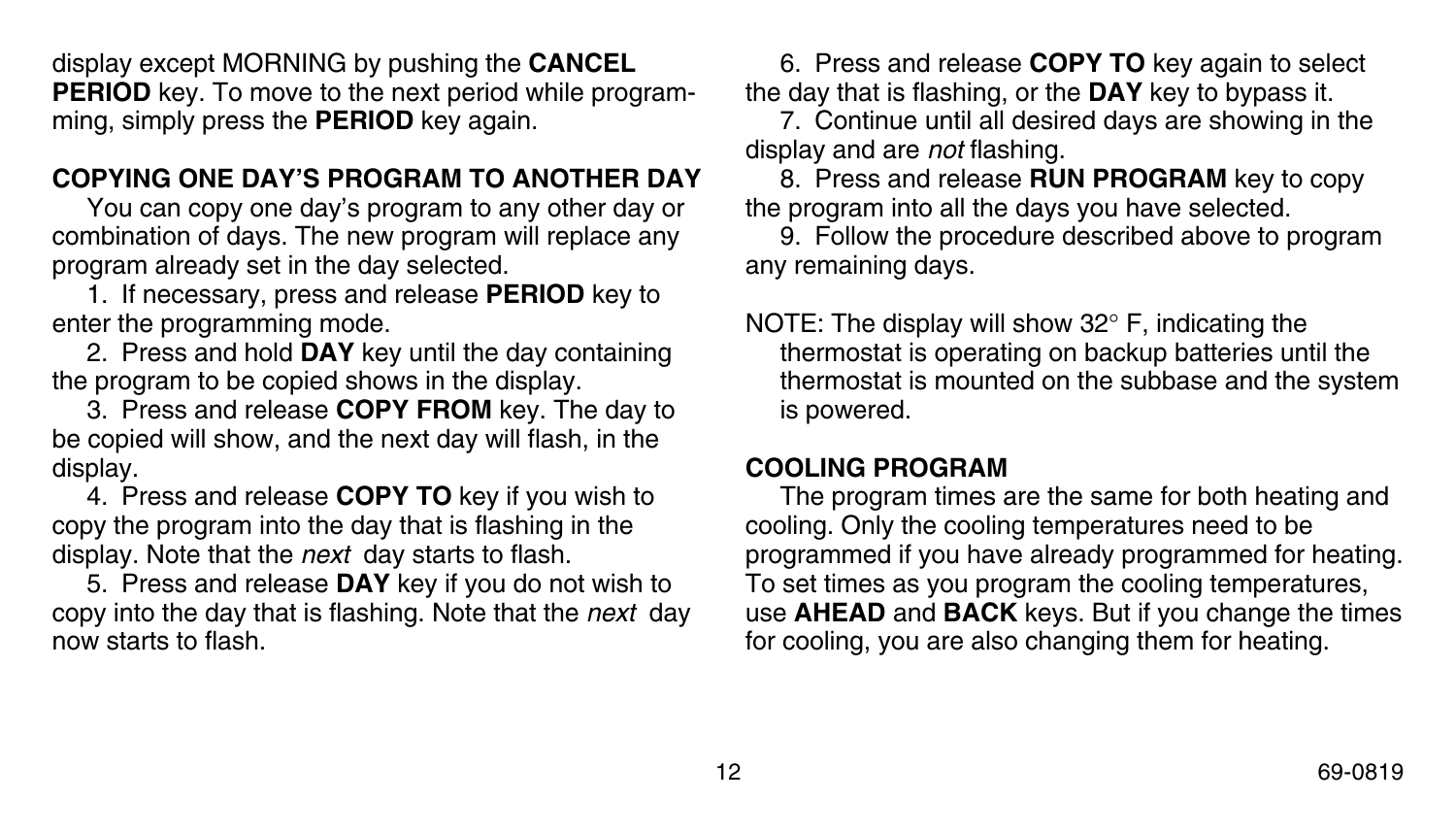1. Move the system switch to the COOL position, then follow the same instructions as for the heating program.

2. After programming, adjust fan and system switches as desired.

3. Press and release **RUN PROGRAM** key to start the program.

### **SETTING THE SYSTEM AND FAN SWITCHES Fan Switch**

Fan switching positions control the fan operation as follows:

- FAN ON: The fan runs continuously. Use for improved air circulation during special occasions or for more efficient electronic air cleaning.
- FAN AUTO: Normal setting for most zones. The fan goes on and off with the compressor in heat pump systems.

### **System Switch**

System switching positions control thermostat operation as follows:

EM.HT.: The thermostat controls the backup heat only. The heat pump is off.

HEAT: The thermostat controls your heating system. AUTO: The thermostat controls either your heating or cooling system, depending on zone temperature. COOL: The thermostat controls your cooling system. OFF: Both the heating and cooling systems are off.

You have finished programming your thermostat. If you have removed it from the wall to program, replace it following the procedure on page 18. Read on to learn about the operating flexibility of your thermostat.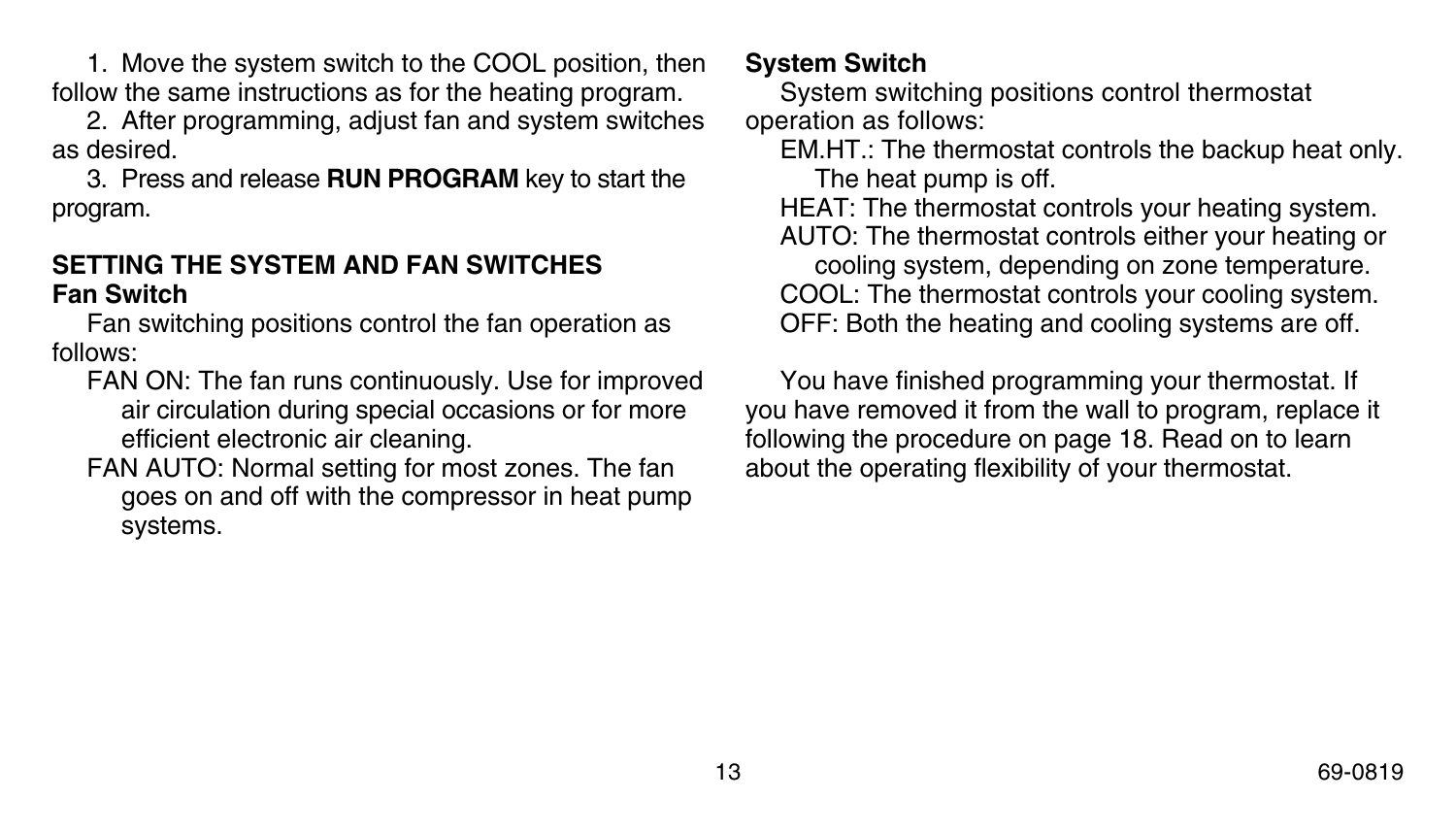# **Operating Your Thermostat**

### **TEMPORARILY CHANGING THE PROGRAM**

These features let you customize the program for those times when someone comes home early, or you are staying up late, or you plan to be out for the evening. Changes made with these keys are active for one program period and then are canceled.

### **Keep Current Temperature Through the Next Period**

Press and release **SKIP NEXT PERIOD** key. The name of the period to be skipped will flash in the display until the start time of the skipped period. During the skipped period, the display will flash TEMPORARY to show that the programmed temperature for this period is not being used.

#### **To Go Back to the Temperature of the Previous Program Period**

Press and release **CHANGE TO LAST PERIOD** key. The display will show the name of the previous period

and flash TEMPORARY until the next regularly scheduled period starts.

### **To Temporarily Raise or Lower the Temperature for the Current Period Only.**

Press and hold the **WARMER** or **COOLER** key until the desired temperature is reached. The display will flash TEMPORARY until the next programmed time period starts.

With the system switch in the AUTO poition, you can alternate between heating and cooling by pressing and holding down the **PRESENT SETTING** key. Use the **WARMER** or **COOLER** key to adjust the temperature setting for each mode.

### **If you change your mind.**

Press and release **RUN PROGRAM** key to cancel any of the temporary settings.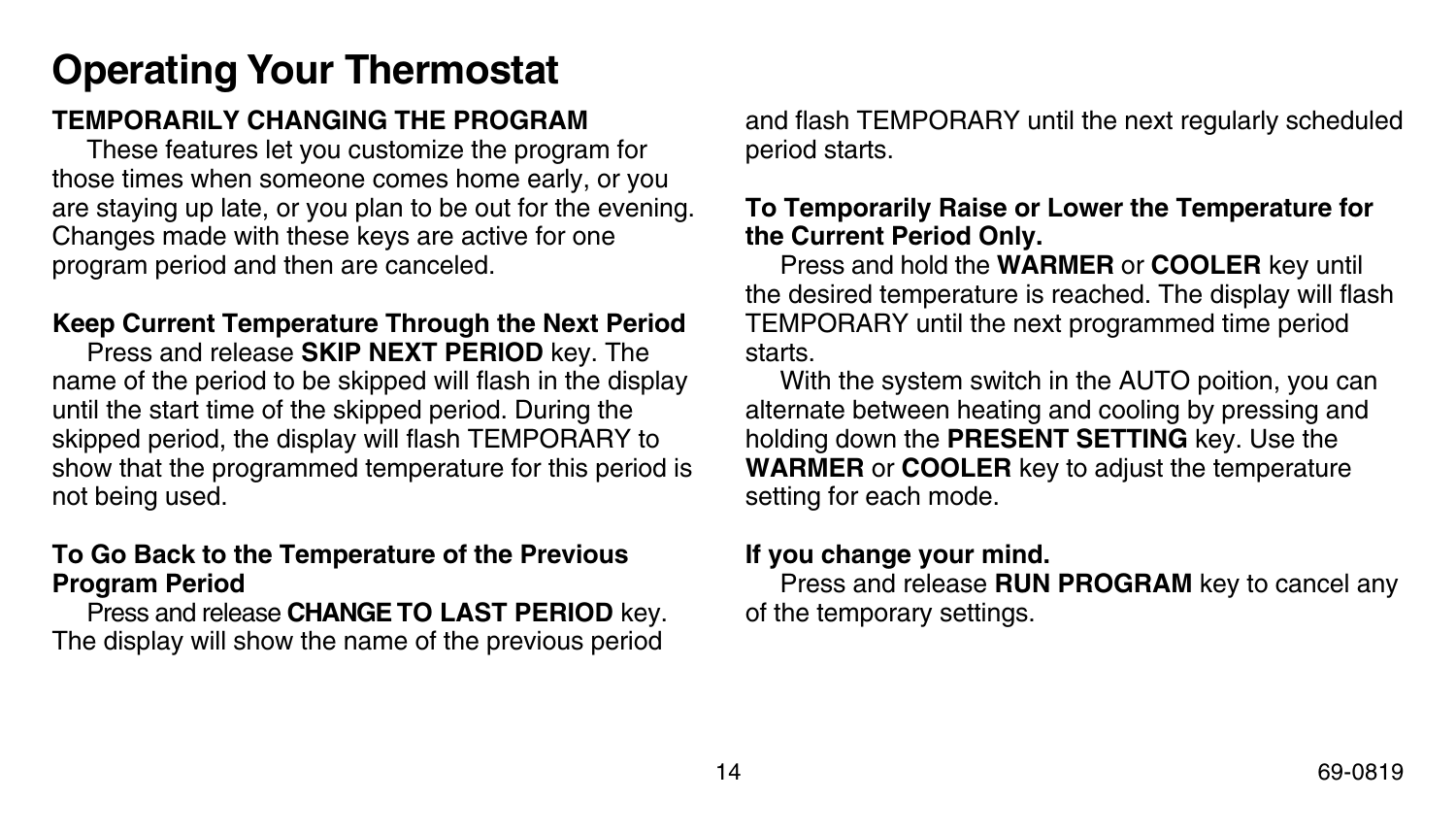### **PERMANENTLY CHANGING THE PROGRAM**

If your scdedule changes or you want a different temperature, you can update any setting without affecting the rest of the program.

1. Press and hold **PERIOD** key until the desired time period shows on the display.

2. Press and hold **DAY** key until the desired schedule day shows on the display.

3. Press and hold the time key (AHEAD or BACK), then the temperature key (WARMER or COOLER) until the display shows the desired new program.

4. Press and release **RUN PROGRAM** key to return to normal operation.

You can copy the new program into other days if you wish. When you copy a program, all the times and temperatures for that day are copied.

### **MANUALLY OPERATING THE THERMOSTAT**

This feature is particularly useful when you go on vacation or other extended absences. It does not cancel your program.

With the system switch in the AUTO position, you can alternate between heating and cooling by pressing and holding down **PRESENT SETTING** key. Then proceed as follows:

1. Press and release **HOLD TEMP** key.

2. Press and hold temperature key (WARMER or COOLER) to change the temperature setting. After a few seconds the display will show the current temperature.

3. Press and release the **PRESENT SETTING** key to check the temperature setting.

4. Press and release the **RUN PROGRAM** key to cancel manual control.

NOTE: Moving the system switch also cancels hold.

### **CANCELING PROGRAM SETTINGS**

The thermostat requires time and temperature settings in the MORNING time period for each day, but any of the others can be canceled. Each time period for each day must be canceled separately.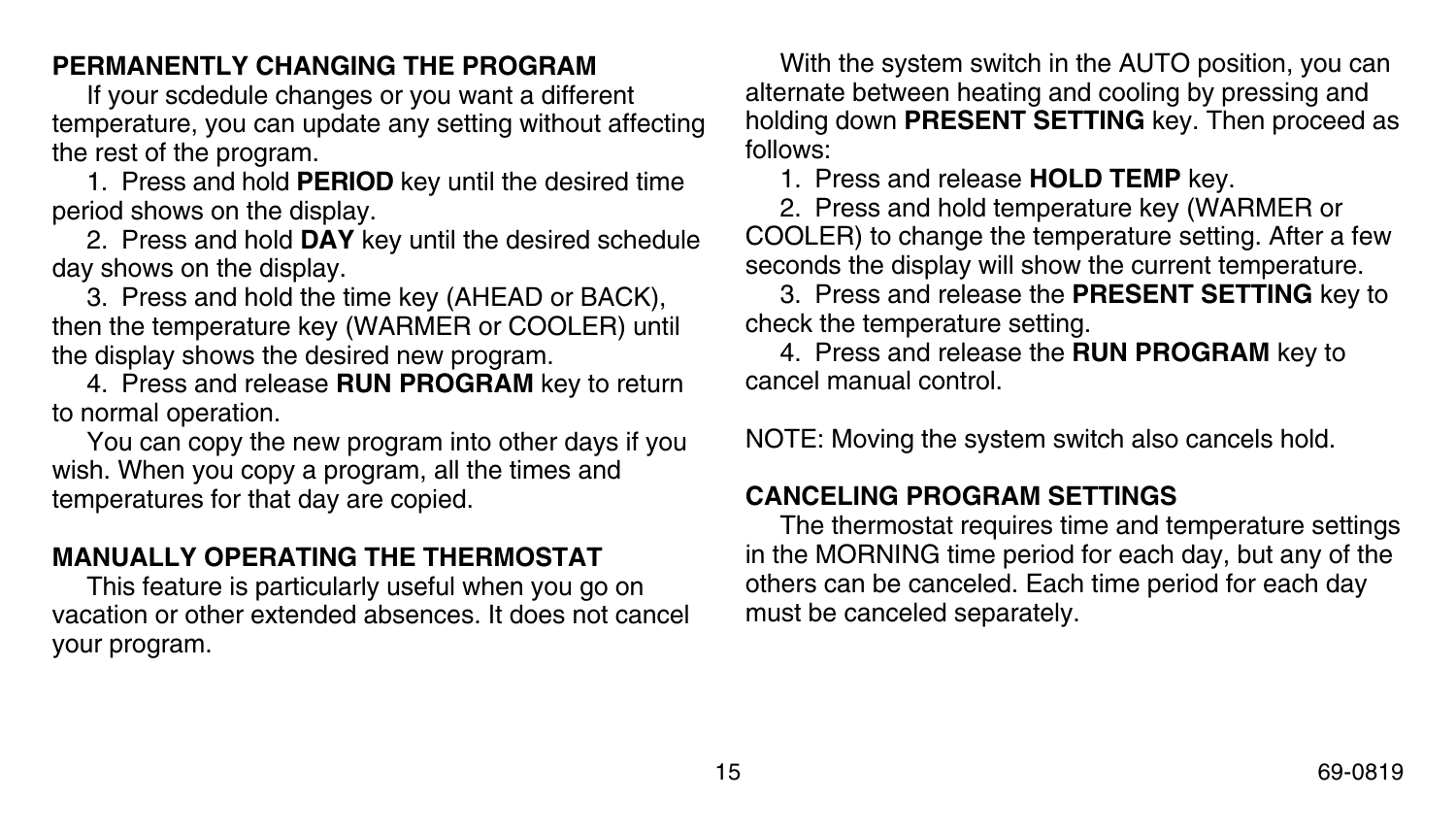1. Press and hold **PERIOD** key until the desired time period shows on the display.

2. Press and hold **DAY** key until the desired day shows on the display.

3. Press and release the **CANCEL PERIOD** key to cancel the time and temperature settings for that time period. Both the heating and cooling temperatures will be canceled.

You can use the copy function to cancel the program from other days, but remember: all the programs will be copied, not just the cancellation.

4. Press and release **RUN PROGRAM** key to return to normal operation.

### **CHECKING THE PROGRAM TIMES AND TEMPERATURES**

You can check all the stored settings without affecting the permanent program.

1. Press **PERIOD** key until the desired period shows on the display. The start time and temperature setting will appear on the display.

2. Press and release **DAY** key to display the next daily time and temperature for that period.

3. Press and release **RUN PROGRAM** key to return to normal operation.

### **CHECKING THE CURRENT TEMPERATURE SETTING**

Press a single key to compare actual zone temperature to the setting at any time. Press and release the **PRESENT SETTING** key. The display will show the current temperature setting for several seconds, then revert to the zone temperature.

With system switch in the AUTO position, press and hold **PRESENT SETTING** key to alternate between heating and cooling settings.

During recovery from energy savings, the setting displayed will not match the programmed setting. This is because the thermostat gradually changes the temperature setting during recovery to provide maximum comfort combined with the most efficient use of the heating or cooling equipment.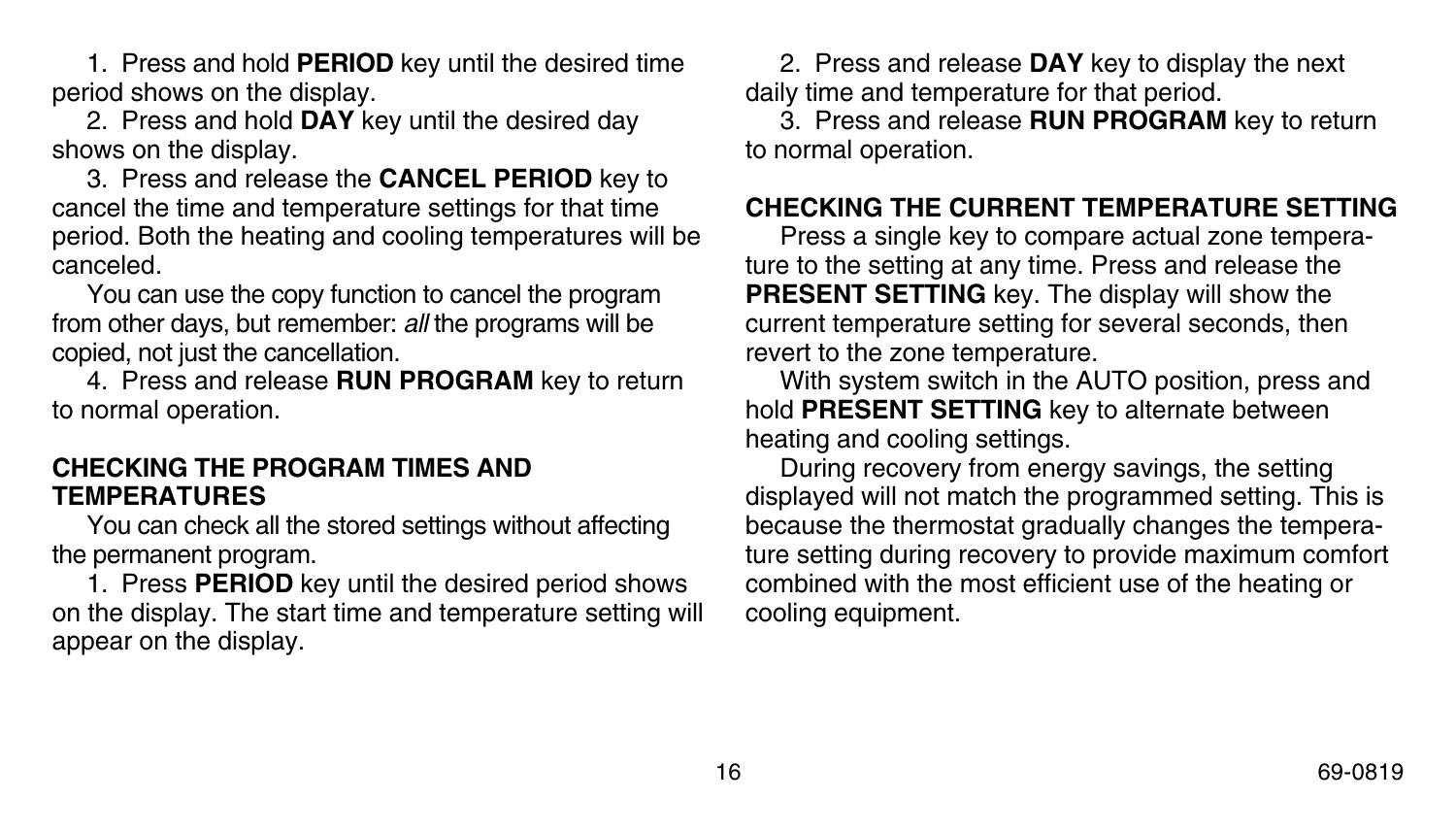# **Maintaining Your Thermostat**

### **REMOVING THE THERMOSTAT**

1. Loosen the two captive screws at the bottom corners of the case.



2. Pull out the thermostat from the bottom.



3. Lift the thermostat up and off the base.



M8370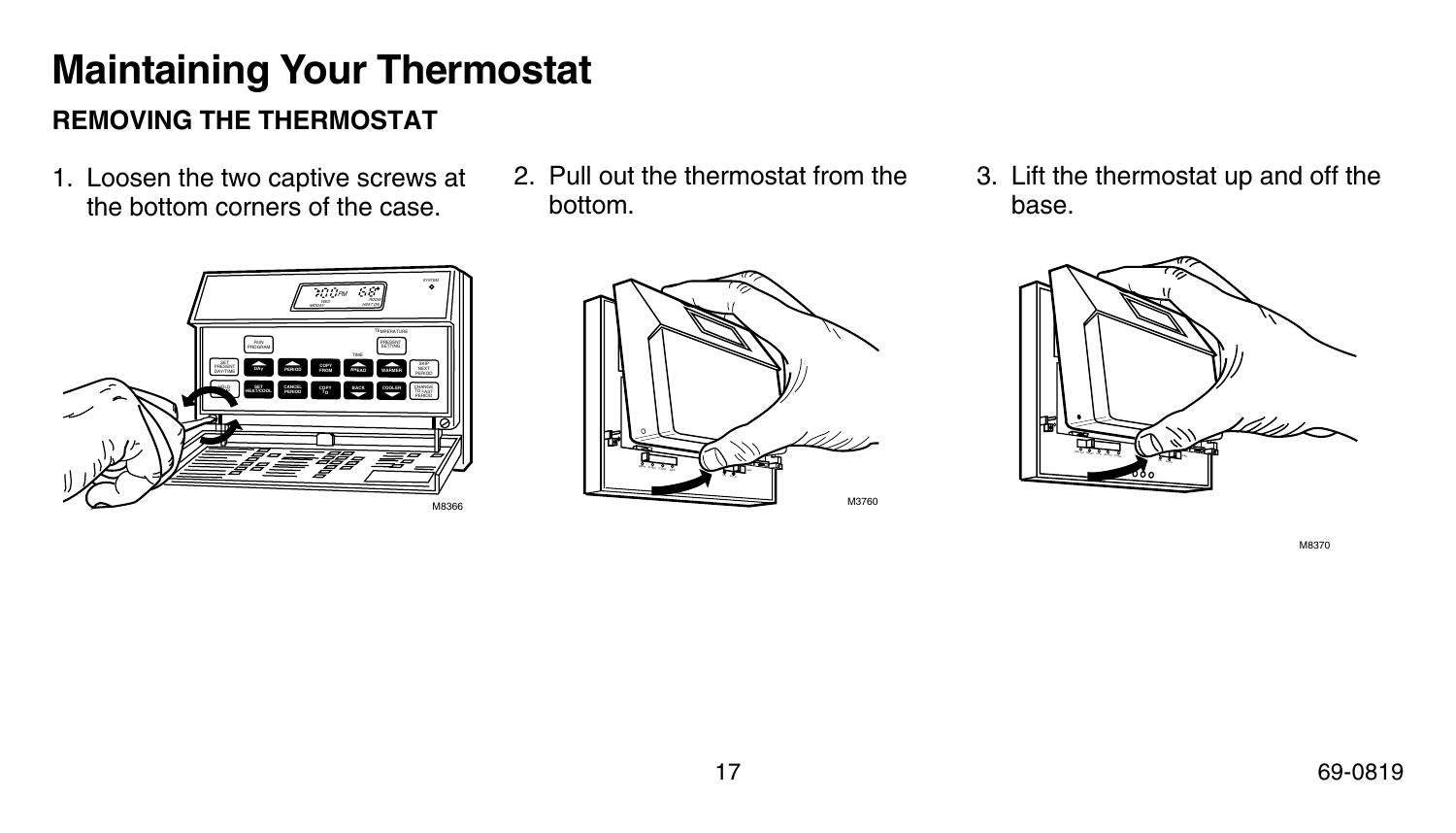### **REPLACING THE THERMOSTAT**

- 1. Hang the thermostat on the tabs at the top of the base.
- 2. Swing down and press on lower edge until thermostat snaps in place.
- 3. Tighten the captive screws.





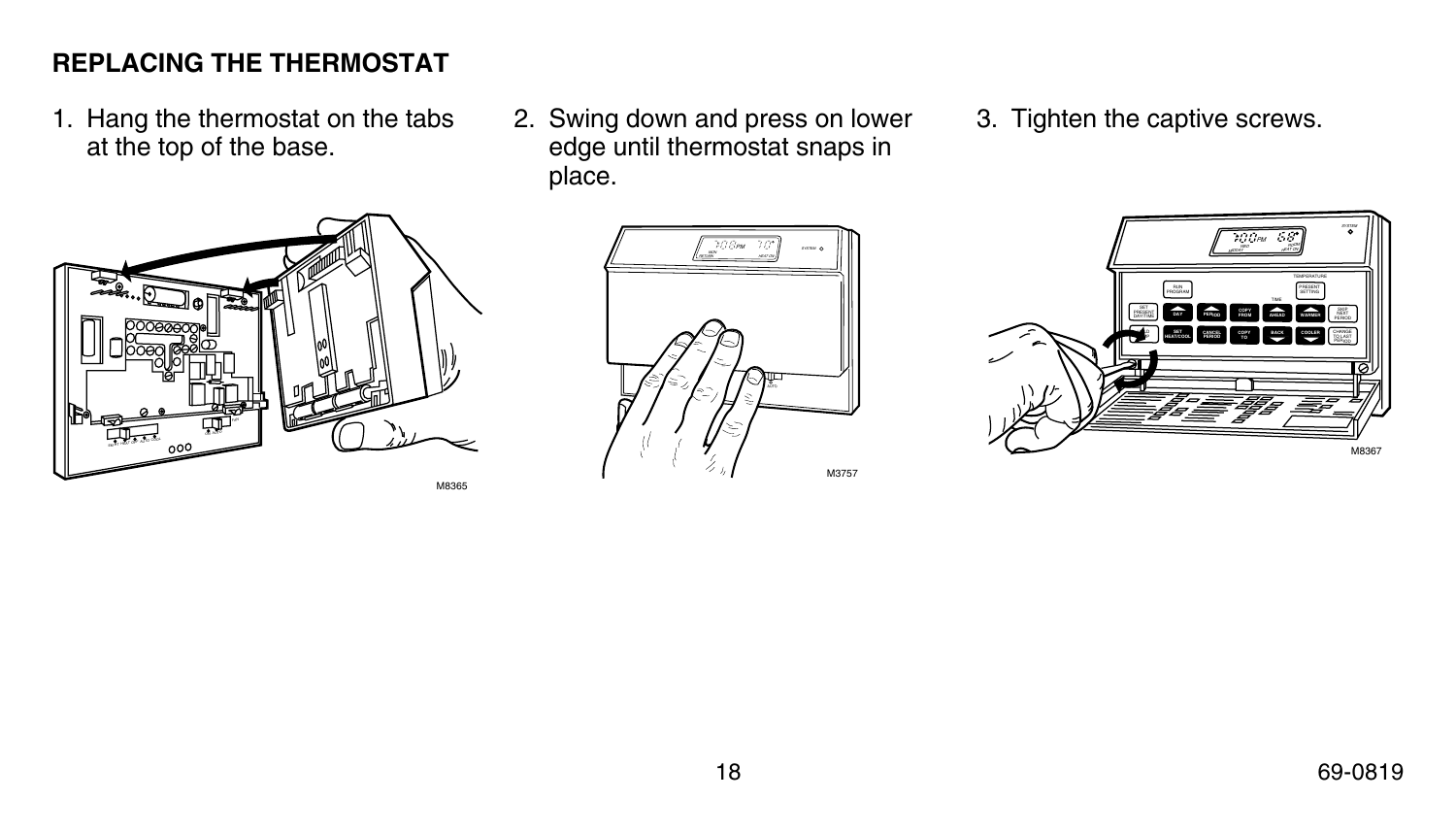### **REPLACING THE BATTERIES**

Your thermostat uses three AAA alkaline batteries. We recommend Energizer<sup>®</sup> batteries. The display will flash "REPL BAT" when the batteries get low. Unless the display is blank (indicating the batteries are dead) when you start, you won't have to reprogram the thermostat if you can insert the new batteries within 20 to 30 seconds of taking out the old ones.

To replace:

- Set the system switch to OFF.
- Remove the thermostat from the wall. See page 17.
- Lift the batteries out of the holder.
- $\blacksquare$  Insert the new batteries, making sure the positive  $(+)$ terminals all face toward the right.
- Replace the thermostat on the wall. See page 18.
- Reprogram, if necessary.

### **POWER OUTAGES**

Backup batteries will hold the programming and keep the display on during most power outages. Once the power is restored, the system will resume normal operation.

If the display goes off when power is lost, either the backup batteries need to be replaced or are not installed. When power is restored, the display will flash 1:00 p.m. to remind you to reprogram.

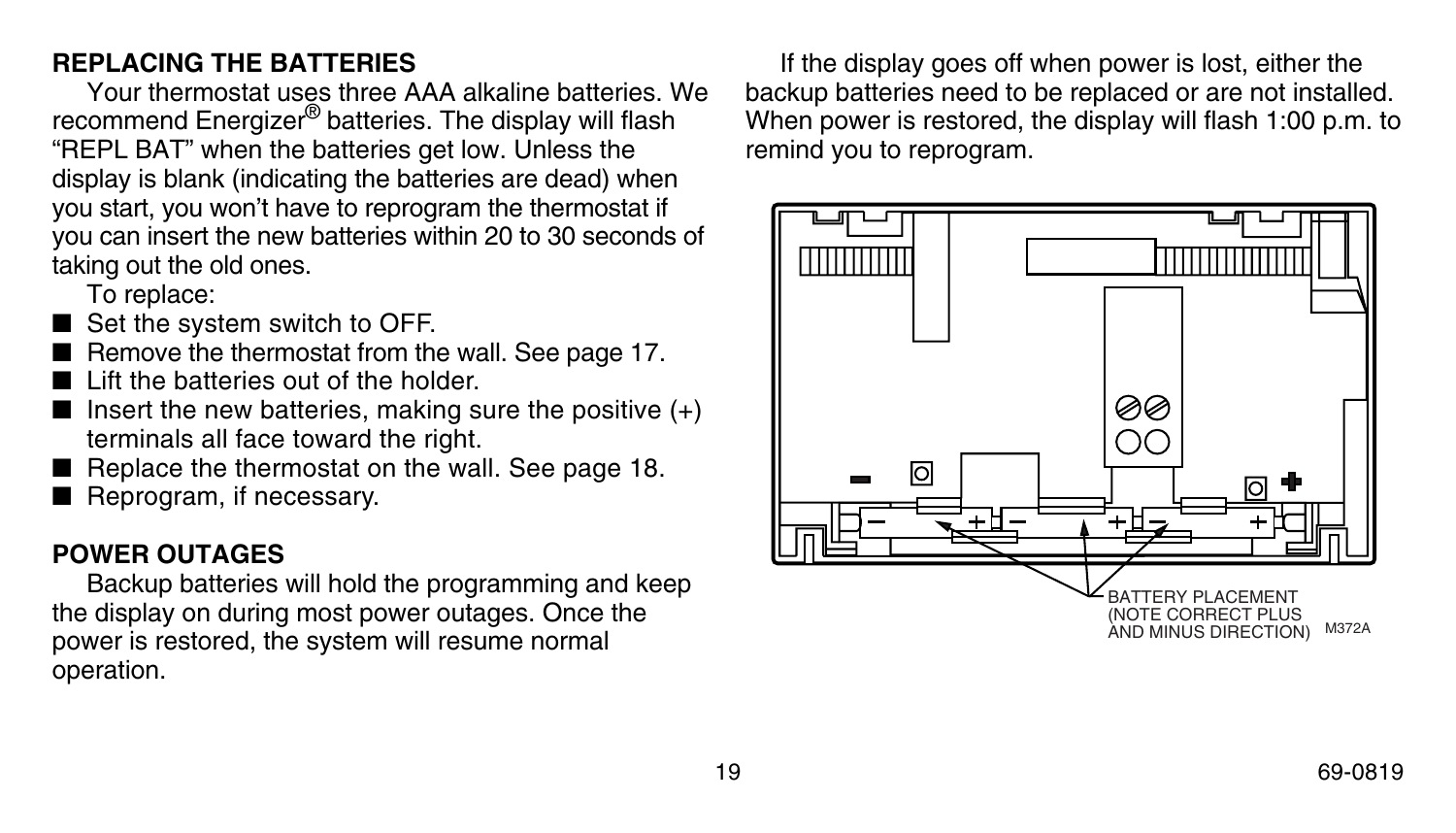# **Glossary**

### **AUX HT light**

This light glows whenever the thermostat is calling for operation of the backup heater. Backup (auxiliary) heat is more expensive to operate than the heat pump and typically is used only when the heat pump is unable to handle the load.

### **Comfort temperature**

The temperature you want when you're active and occupying the zone.

### **EM. HT. light**

This light glows whenever the thermostat system switch is in the EM.HT. position.

### **Energy-saving temperature**

The lower (heating) or higher (cooling) temperature that lets you save on heating and cooling costs when you're asleep or away. Also called the setback (heating) or setup (cooling) temperature.

### **Preprogrammed schedule**

This is the schedule programmed into your thermostat at the factory. It sets a night program that provides energy savings if you don't set your own program, or if your personal schedule is lost for any reason.

This program, which is the same for all days of the week, is:

|                | <b>Start</b> | <b>Temperature</b> |              |
|----------------|--------------|--------------------|--------------|
| Period         | <b>Time</b>  | <b>Heating</b>     | Cooling      |
| Morning        | 6:00 AM      | $70^\circ$ F       | 78° F        |
| MIDDAY         |              | -No program-       |              |
| <b>EVENING</b> |              | -No program-       |              |
| NIGHT          | 10:00 PM     | െ F                | $78^\circ$ F |

#### **Program**

The times and temperatures you set to define the comfort and energy saving periods for each day's schedule.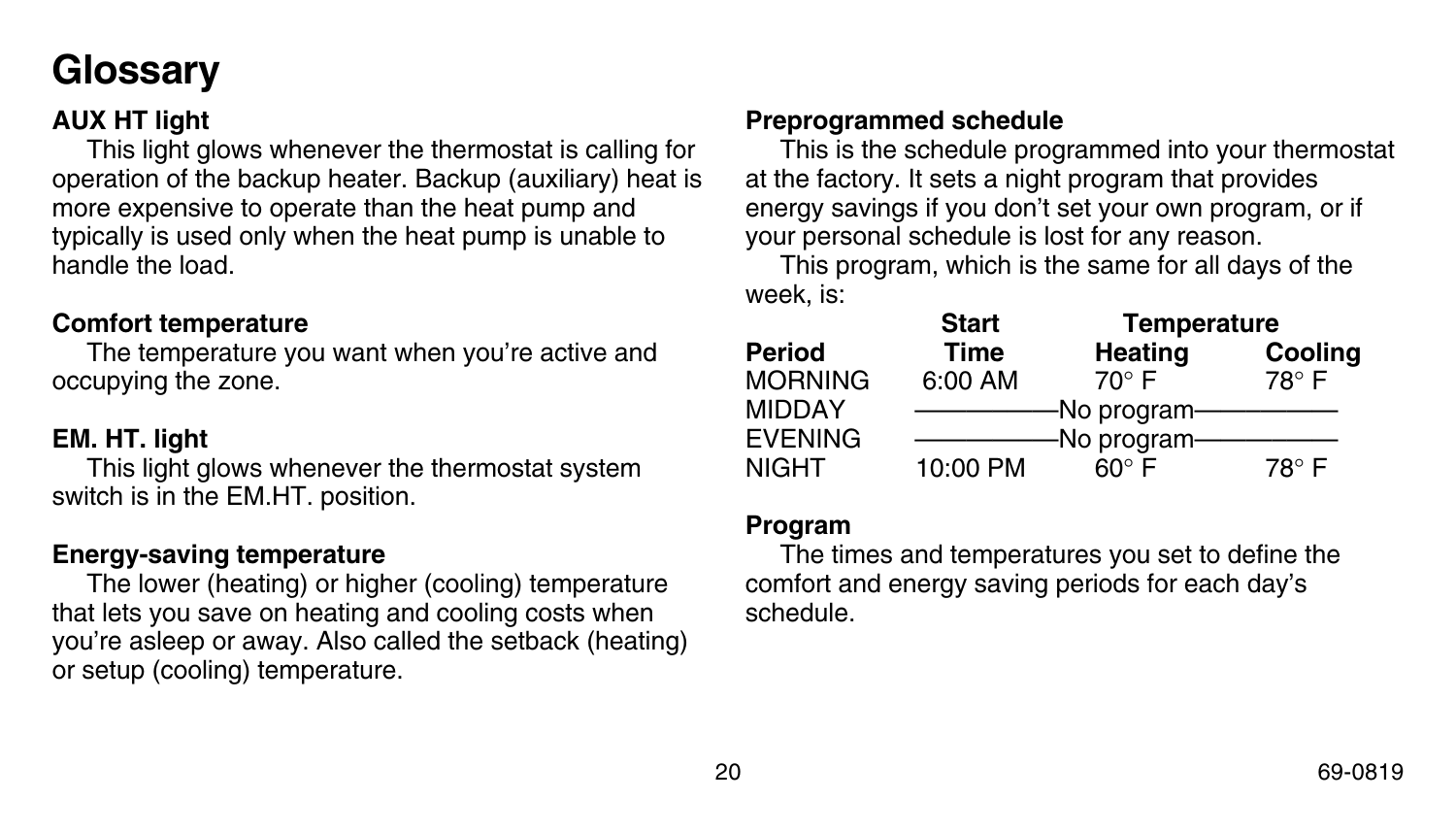#### **Recovery**

The time when the thermostat operates the heating or air conditioning equipment to return the zone from the energy saving temperature to the comfort temperature. The thermostat starts the recovery period early so the zone will be at the comfort setting by the time you've chosen.

### **Setback**

Reducing the temperature in the zone for a set period every day in winter for energy savings. The lower temperature is the energy saving temperature.

### **Setup**

Raising the temperature in the zone for a set period every day in summer for energy savings. The higher temperature is the energy saving temperature.

### **Setpoint**

The thermostat temperature setting you select. The thermostat turns the heating or cooling equipment on and off to maintain this temperature at the thermostat location until another temperature setting (setpoint) goes into effect.

### **SYSTEM light**

This light glows whenever the thermostat is calling for heating or air conditioning.

### **Time period**

One of four program periods available with the thermostat. One period begins when the previous program period ends.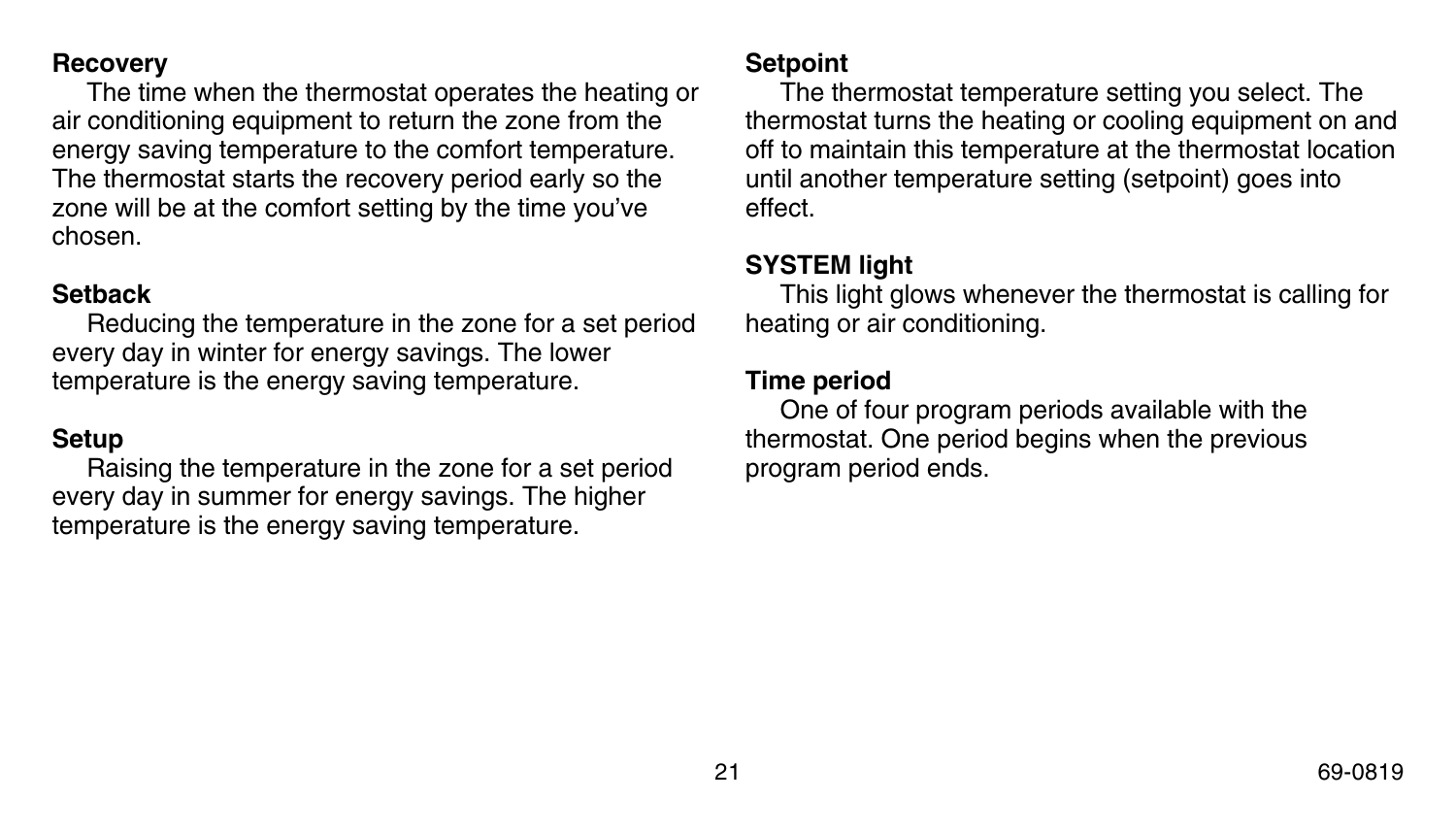- **MORNING—**The time period when you bring the zone to a comfortable temperature to begin the day. This is the only period that must contain a time and temperature for every day.
- **MIDDAY—**The time period when you can set back (winter) or up (summer) the temperature for daytime energy savings if the zone is unoccupied.
- **EVENING—**The time period when you want the zone at a comfortable temperature for evening activities after daytime energy savings.
- **NIGHT—**The time period when you can set back (winter) or up (summer) the temperature for energy savings because family members are asleep or the building is unoccupied. Often a NIGHT energy savings temperature is set only for the heating season so family members can sleep cool in summer.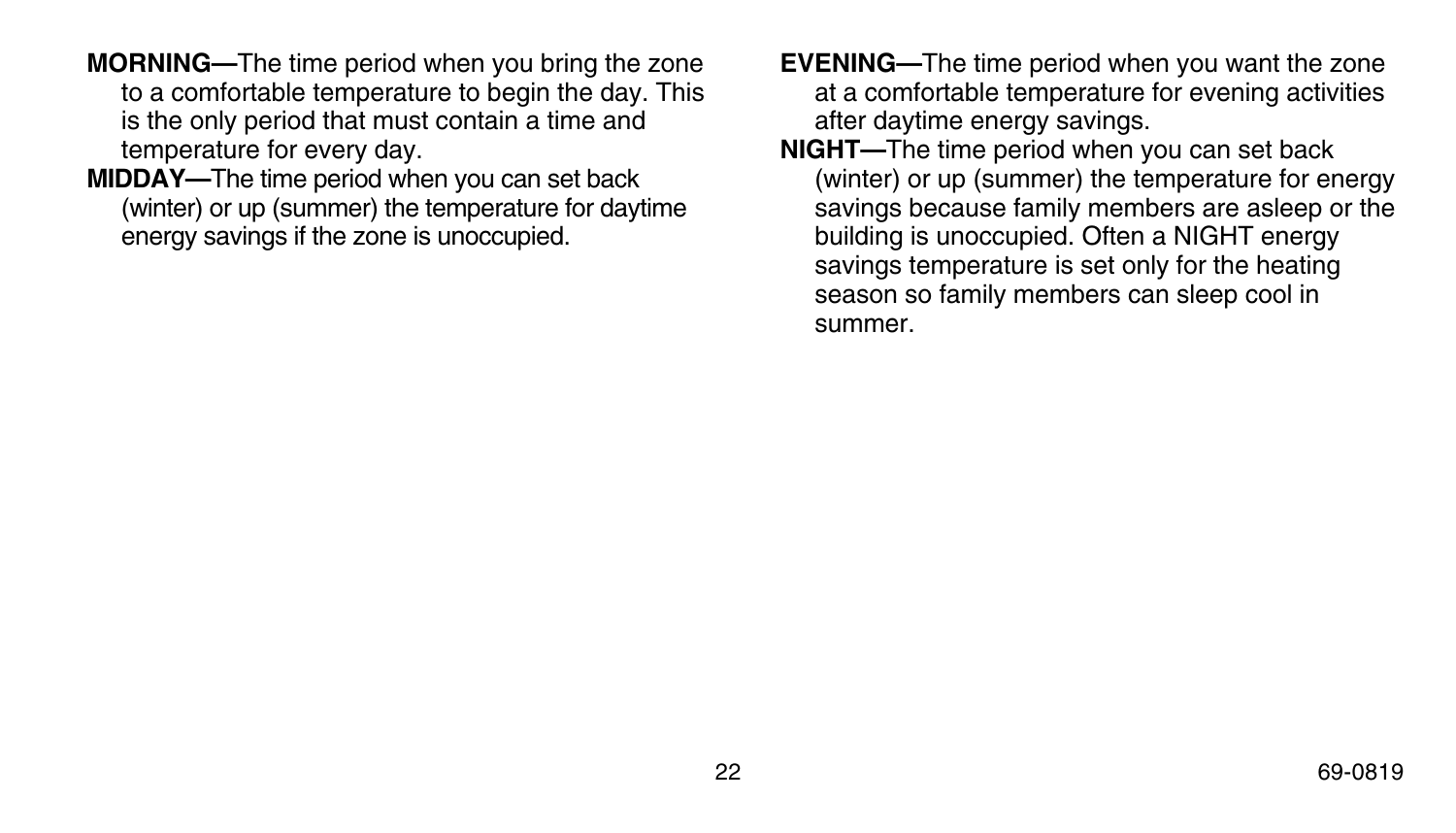# **Troubleshooting Guide**

**IF… THEN…**

**operation.**

- **Display will not come on. ■** Check that heat or cool system power is on. If you use batteries, replace with fresh ones.
	- Make sure thermostat is correctly mounted on base.
- **Display flashes during ■** You have reached the temperature setting limit. The setting range is 45° F to 88° F. **programming.** Check that the COOL temperature setting is at least 3° F above the HEAT temperature setting.
- **Display flashes during ■** Programming has been lost because of a power outage. You must reprogram.
- **Program is lost due to ■** Check that backup batteries are installed correctly. Replace if necessary. **power outage.** Reprogram the thermostat.
- **Temperature change occurs** Check the program times for the period in question. Be sure that AM and PM **at the wrong times.** indications are correct. Make sure the current day and time are correct. Reprogram if necessary.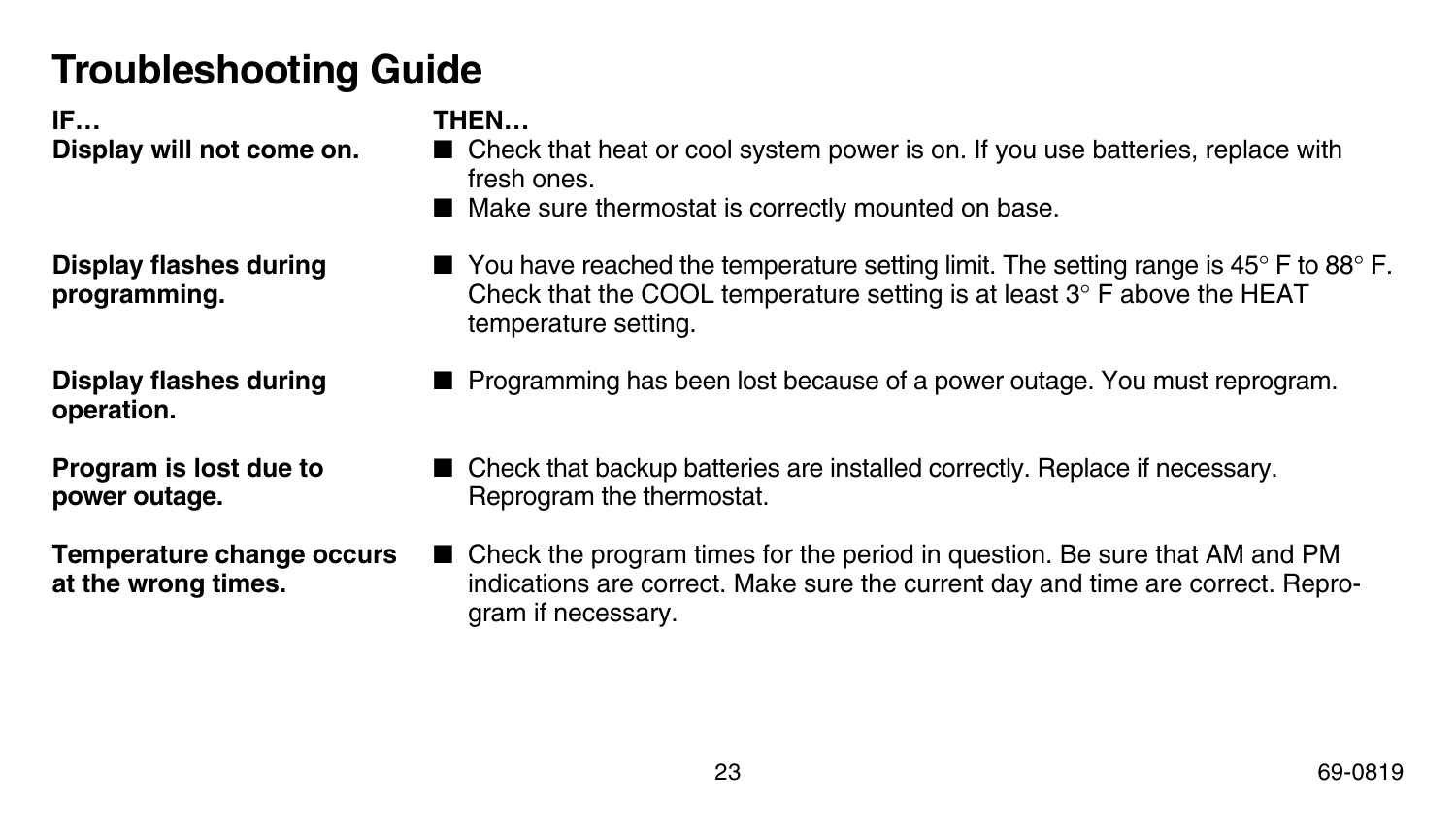**(Continued).** when the period starts.

- **Temperature change occurs** Remember that the heating equipment or air conditioner comes on before the **at the wrong times** comfort temperature start times so the zone will be at the desired temperature
- **Heating will not come on.** Check the fuse or circuit breaker and replace or reset if necessary.
	- Check the switch on thermostat is set to HEAT or AUTO.
	- Allow at least five minutes for time quard protection to expire.
	- Heat pump thermostats have a built-in time delay that can add to time delays in the heating equipment. Allow up to ten minutes after changing the setting before the compressor starts.
	- If temperature setting is higher than current temperature, and display says HEAT ON or SYSTEM light is on, contact your heating and air conditioning contractor.
- **Cooling will not come on.** Check the fuse or circuit breaker and replace or reset if necessary.
	- Check that switch on thermostat is set to COOL or AUTO.
	- The thermostat has a built-in time delay, which can add to time delays in the cooling equipment. Allow up to ten minutes after changing the setting before the air conditioner starts.
	- If temperature setting is lower than current temperature, and display says COOL ON or SYSTEM light is on, contact your heating and air conditioning contractor.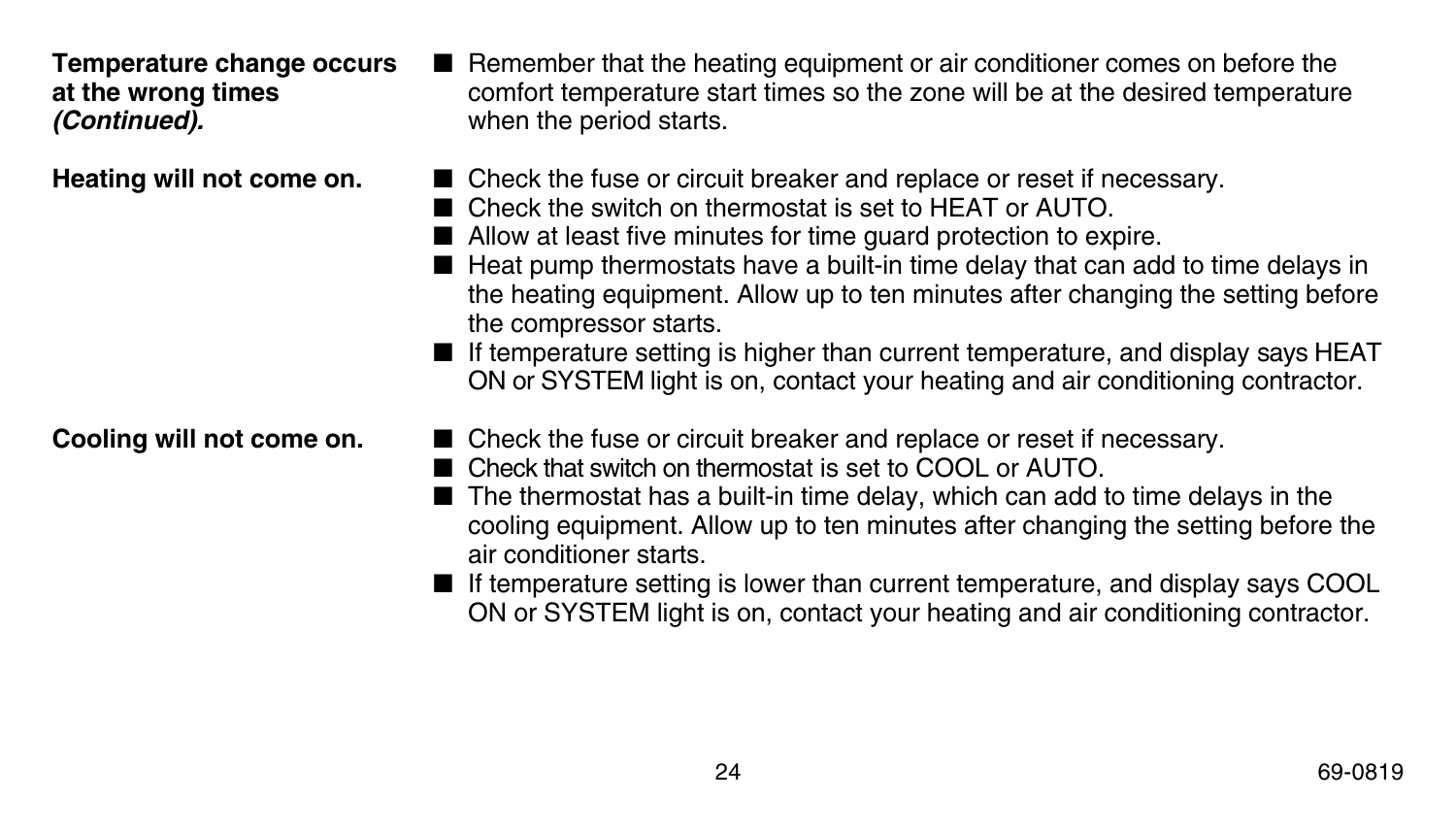**heat is coming from the registers.**

**or goes blank when power is turned off.**

**SETTING key, I only see the** temperatures. **heating temperature. How do I see the cooling temperature.**

**The building is too warm ■** Press PRESENT SETTING to check the current temperature setting.

**or too cool.** ■ If desired, change the time or temperature setting. See page 14.

- **Display says HEAT ON or ■** Allow time for the heating equipment to heat up and the fan to come on before **SYSTEM light is on, but no** checking for heat at the register.
- **Display flashes REPL BAT** Install fresh alkaline batteries. We recommend Energizer<sup>®</sup> batteries.
- **When I press the PRESENT ■** Press and hold PRESENT SETTING to alternate between heating and cooling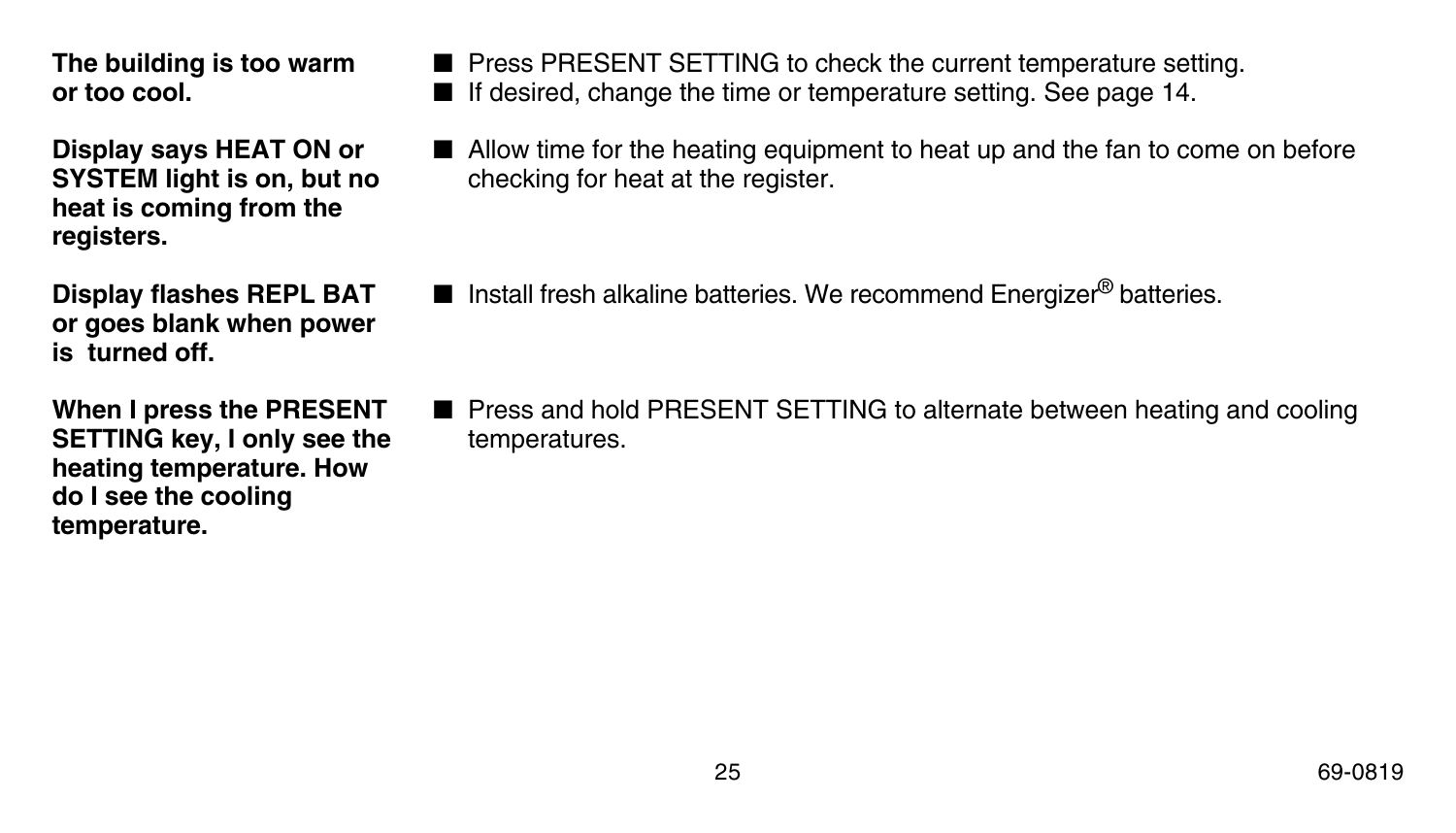### **Index**

| <b>CANCELING PROGRAM</b>      |  |
|-------------------------------|--|
|                               |  |
| <b>CHECKING THE CURRENT</b>   |  |
| TEMPERATURE SETTING 16        |  |
| CHECKING THE PROGRAM 16       |  |
| Comfort temperatur  20        |  |
| Cooling Program  12           |  |
| Copying One Day's Program to  |  |
|                               |  |
| Display flashes 23            |  |
|                               |  |
| Energy-saving temperature 20  |  |
|                               |  |
|                               |  |
| Heating Program  11           |  |
|                               |  |
| Limited One-Year Warranty 27  |  |
| <b>MANUALLY OPERATING THE</b> |  |
| THERMOSTAT 15                 |  |

| Operating Your Thermostat  14       |  |
|-------------------------------------|--|
| PERMANENTLY CHANGING THE            |  |
|                                     |  |
| POWER OUTAGES 19                    |  |
| Preprogrammed schedule 20           |  |
|                                     |  |
|                                     |  |
|                                     |  |
| Programming Your Thermostat  6      |  |
|                                     |  |
| <b>REMOVING THE THERMOSTAT 17</b>   |  |
| REPLACING THE BATTERIES19           |  |
| <b>REPLACING THE THERMOSTAT  18</b> |  |
| Set Current Day and Time  11        |  |
|                                     |  |
|                                     |  |
|                                     |  |

| SETTING THE SYSTEM AND          |  |
|---------------------------------|--|
| FAN SWITCHES13                  |  |
|                                 |  |
|                                 |  |
|                                 |  |
|                                 |  |
| <b>TEMPORARILY CHANGING THE</b> |  |
|                                 |  |
|                                 |  |
|                                 |  |

This equipment is a Class B digital apparatus which complies with Canadian Radio Interference Regulations. CC c 1374.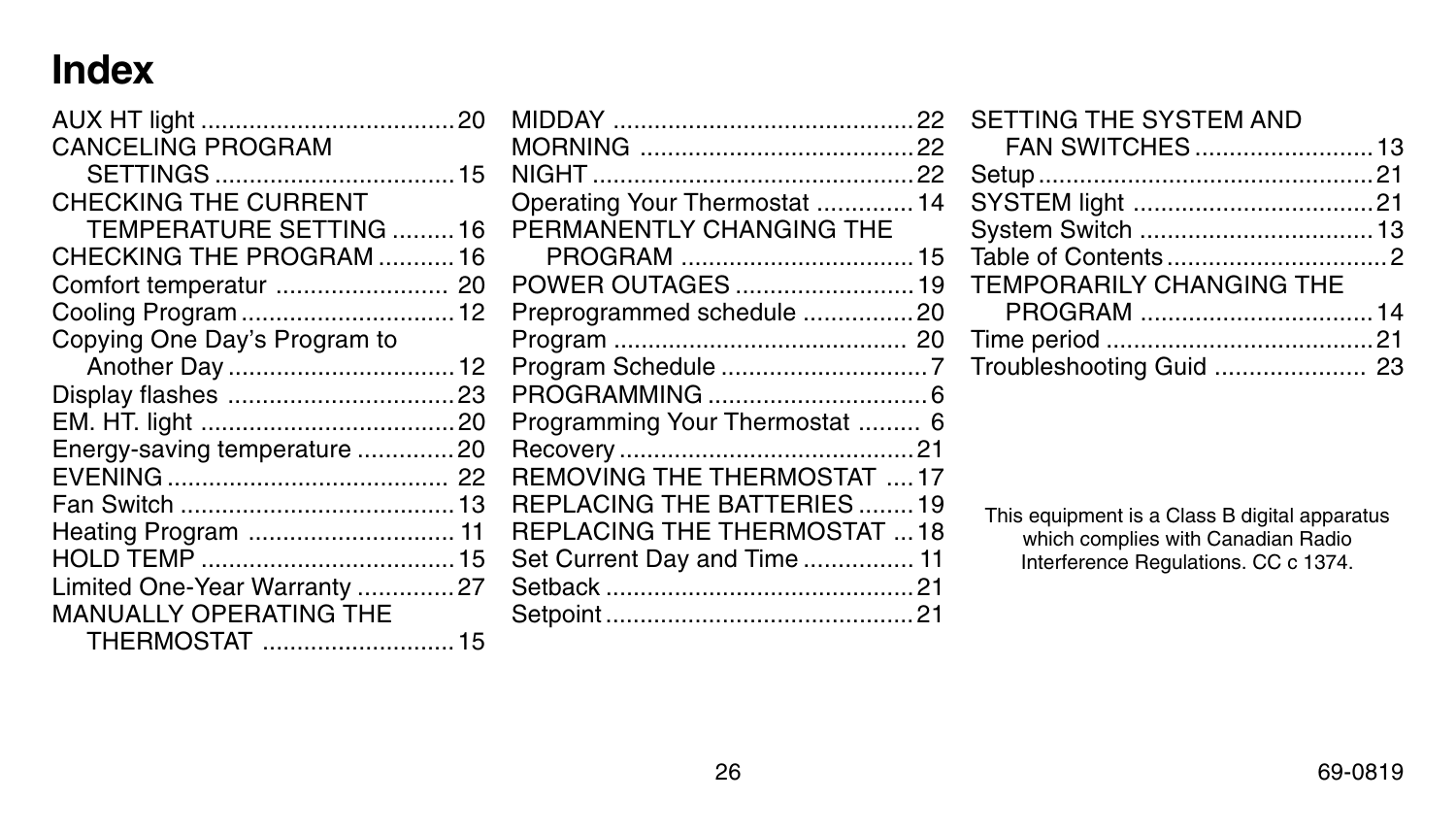### **Limited One-Year Warranty**

Honeywell Trol-A-Temp warrants this product, excluding battery, to be free from defects in the workmanship or materials, under normal use and service, for a period of one (1) year from the date of purchase by the consumer. If, at any time during the warranty period, the product is defective or malfunctions, Honeywell Trol-A-Temp shall repair or replace it (at Honeywell Trol-A-Temp's option) within a reasonable period of time.

If the product is defective, return it with a bill of sale or other dated proof of purchase, to the dealer or contractor from which you purchased it.

This warranty does not cover removal or reinstallation costs. This warranty shall not apply if it is shown by Honeywell Trol-A-Temp that the defect or malfunction was caused by damage which occurred while the product was in the possession of a consumer.

Honeywell Trol-A-Temp's sole responsibility shall be to repair or replace the product within the terms stated above. HONEYWELL TROL-A-TEMP SHALL NOT BE LIABLE FOR ANY LOSS OR DAMAGE OF ANY KIND, INCLUDING ANY INCIDENTAL OR CONSEQUENTIAL DAMAGES RESULTING, DIRECTLY OR INDIRECTLY, FROM ANY BREACH OF ANY WARRANTY, EXPRESS OR IMPLIED, OR ANY OTHER FAILURE OF THIS PRODUCT. Some states do not allow the exclusion or limitation of incidental or consequential damages, so this limitation may not apply to you.

THIS WARRANTY IS THE ONLY EXPRESS WARRANTY HONEYWELL TROL-A-TEMP MAKES ON THIS PRODUCT. THE DURATION OF ANY IMPLIED WARRANTIES, INCLUDING THE WARRANTIES OF MERCHANT-ABILITY AND FITNESS FOR A PARTICULAR PURPOSE, IS HEREBY LIMITED TO THE ONE YEAR DURATION OF THIS WARRANTY. Some states do not allow limitations on how long an implied warranty lasts, so the above limitation may not apply to you.

This warranty gives you specific legal rights, and you may have other rights which vary from state to state.